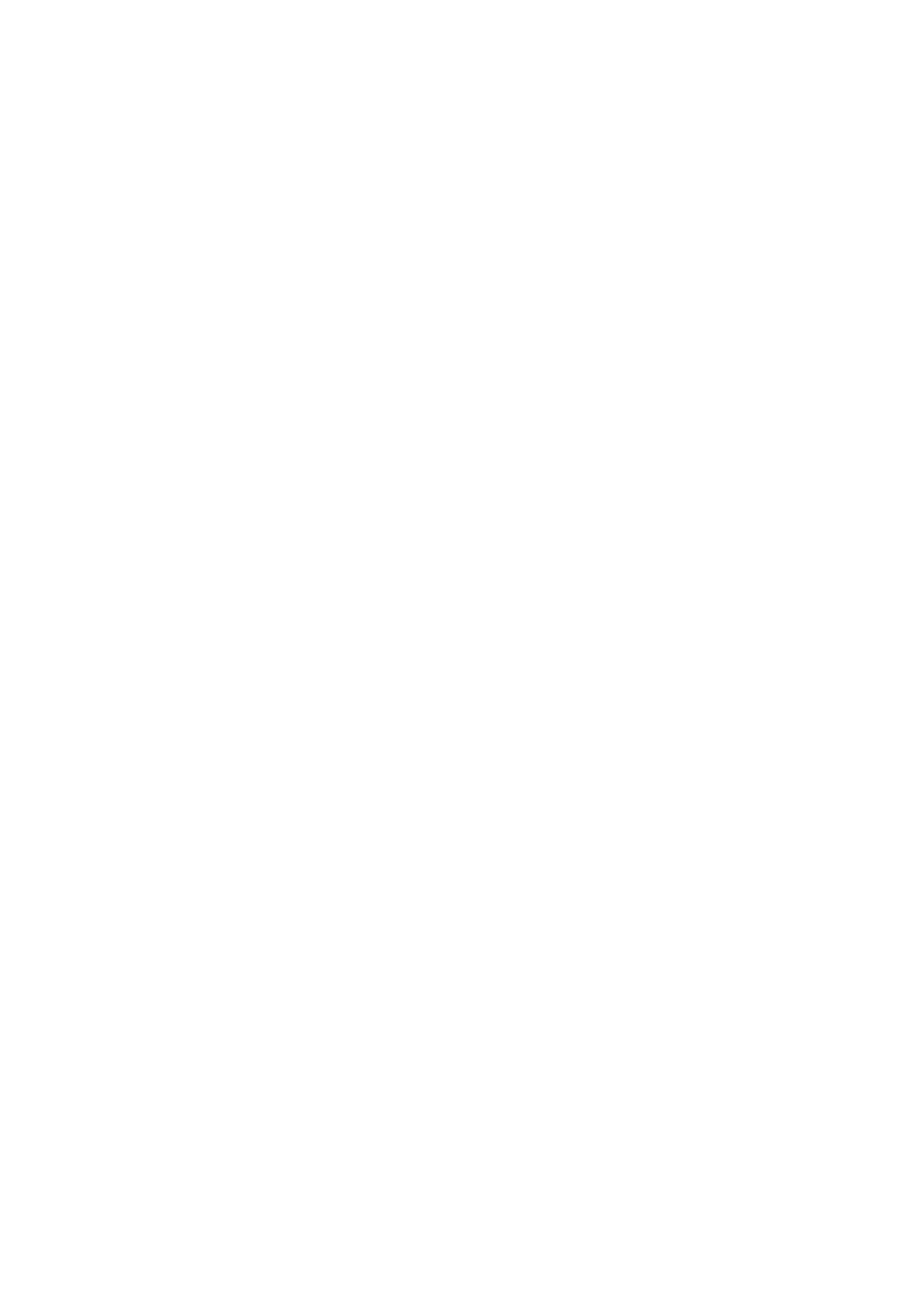#### **Contents**

| 1 <sub>1</sub> | <b>Planning Context</b>                           | 1  |
|----------------|---------------------------------------------------|----|
| 1.1            |                                                   |    |
| 1.2            |                                                   |    |
| 1.3            |                                                   |    |
| 1.4            |                                                   |    |
| 2.             | Requirements for end-of-trip cycling facilities   | 3  |
| 2.1            |                                                   |    |
| 2.1.1          |                                                   |    |
| 2.1.2          |                                                   |    |
| 2.1.3          |                                                   |    |
| 2.2            |                                                   |    |
| 2.2.1          |                                                   |    |
| 2.2.2          |                                                   |    |
| 2.2.3          |                                                   |    |
| 3.             | <b>Provision for Bicycle Parking Spaces</b>       | 6  |
| 3.1            |                                                   |    |
| 3.1.1          |                                                   |    |
| 3.1.2          |                                                   |    |
| 3.1.3          |                                                   |    |
| 3.1.4          |                                                   |    |
| 3.2            |                                                   |    |
| 3.2.1          |                                                   |    |
| 3.2.2          |                                                   |    |
| 3.2.3          |                                                   |    |
| 3.2.4          |                                                   |    |
| 3.3            |                                                   |    |
| 3.3.1          |                                                   |    |
| 3.3.2          |                                                   |    |
| 3.3.3          |                                                   |    |
| 3.4            |                                                   |    |
| 3.4.1          |                                                   |    |
| 3.4.2          |                                                   |    |
| 3.4.3          |                                                   |    |
| 3.4.4          |                                                   |    |
| 3.5            |                                                   |    |
| 3.5.1          |                                                   |    |
| 3.5.2          |                                                   |    |
| 3.5.3          |                                                   |    |
| 3.5.4          |                                                   |    |
| 4.             | Design and Location of Bicycle parking Facilities | 22 |
| 4.1            |                                                   |    |
| 4.1.1          |                                                   |    |
| 4.1.2          |                                                   |    |
| 4.1.3          |                                                   |    |
|                |                                                   |    |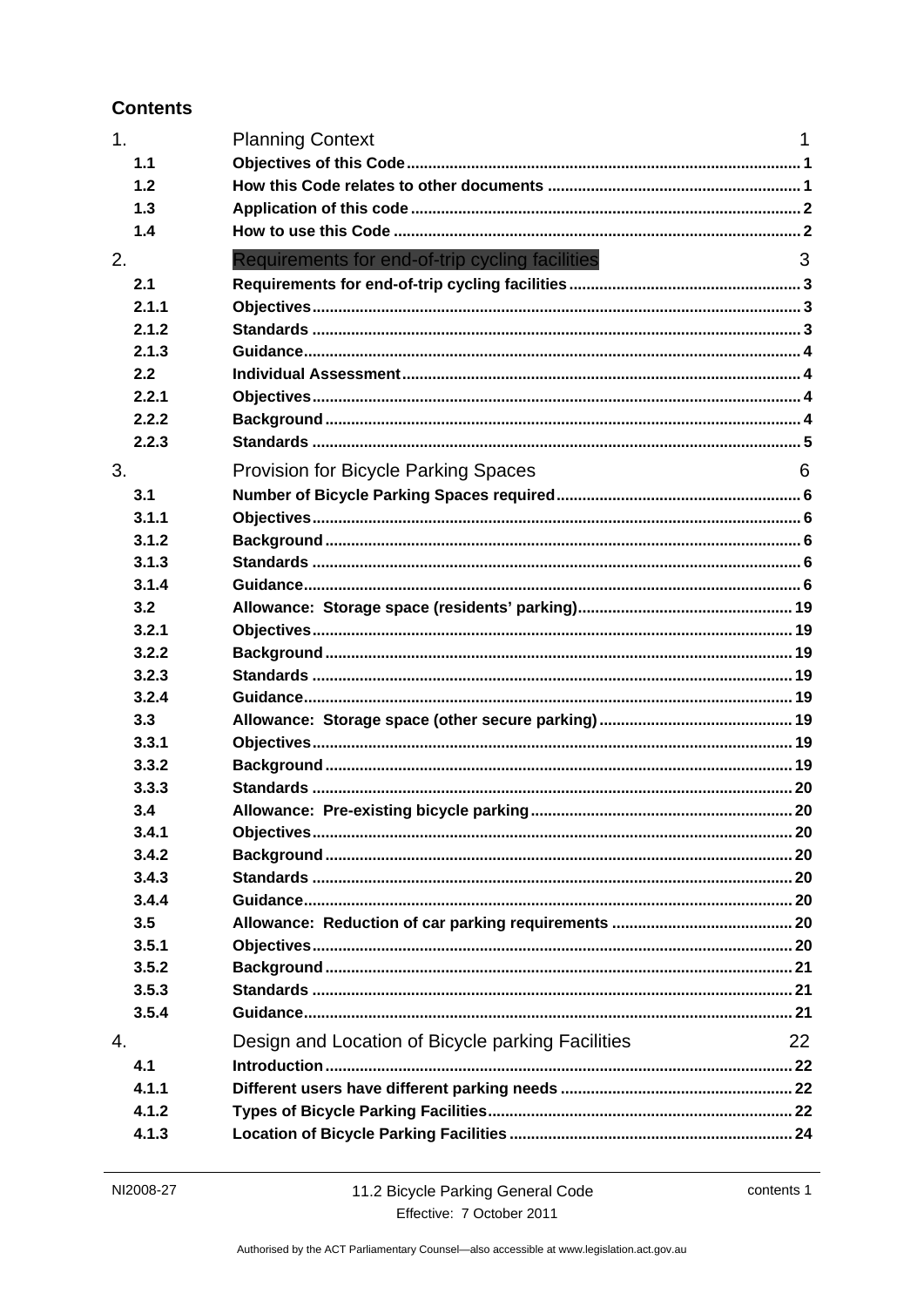|    | 4.2   |                                                                |    |
|----|-------|----------------------------------------------------------------|----|
|    | 4.2.1 |                                                                |    |
|    | 4.2.2 |                                                                |    |
|    | 4.3   | Requirements applicable to all Bicycle Parking Facilities  25  |    |
|    | 4.3.1 |                                                                |    |
|    | 4.3.2 |                                                                |    |
|    | 4.3.3 |                                                                |    |
|    | 4.4   |                                                                |    |
|    | 4.4.1 |                                                                |    |
|    | 4.4.2 |                                                                |    |
|    | 4.4.3 |                                                                |    |
|    | 4.4.4 |                                                                |    |
|    | 4.5   |                                                                |    |
|    | 4.5.1 |                                                                |    |
|    | 4.5.2 |                                                                |    |
|    | 4.5.3 |                                                                |    |
|    | 4.5.4 |                                                                |    |
|    | 4.6   |                                                                |    |
|    | 4.6.1 |                                                                |    |
|    | 4.6.2 |                                                                |    |
|    | 4.6.3 |                                                                |    |
|    | 4.6.4 |                                                                |    |
|    | 4.7   | Requirements for Supervised Parking Stations (All Classes)  29 |    |
|    | 4.7.1 |                                                                |    |
|    | 4.7.2 |                                                                |    |
|    | 4.7.3 |                                                                |    |
|    | 4.7.4 |                                                                |    |
|    | 4.8   |                                                                |    |
|    | 4.8.1 |                                                                |    |
|    | 4.8.2 |                                                                |    |
|    | 4.8.3 |                                                                |    |
|    | 4.8.4 |                                                                |    |
|    |       |                                                                |    |
| 5. |       | <b>Other Facilities</b>                                        | 32 |
|    | 5.1   |                                                                |    |
|    | 5.1.1 |                                                                |    |
|    | 5.1.2 |                                                                |    |
|    | 5.1.3 |                                                                |    |
|    | 5.1.4 |                                                                |    |
|    | 5.2   |                                                                |    |
|    | 5.2.1 |                                                                |    |
|    | 5.2.2 |                                                                |    |
| 6. |       | <b>Definitions</b>                                             | 34 |
| 7. |       | <b>Reference Documents</b>                                     | 35 |
|    | 7.1   |                                                                |    |
|    | 7.2   |                                                                |    |
|    |       |                                                                |    |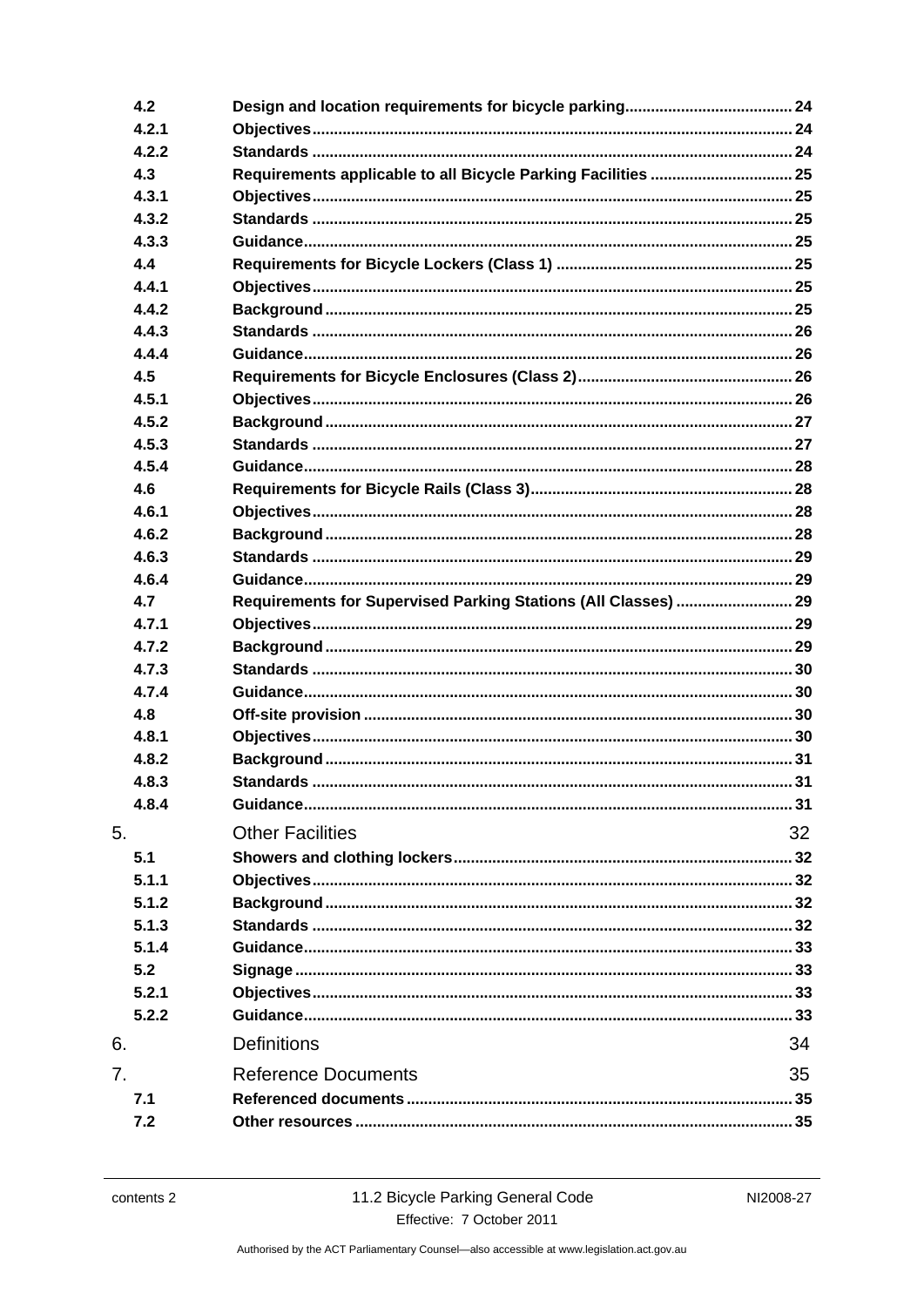# <span id="page-4-0"></span>**1. Planning Context**

### <span id="page-4-1"></span>**1.1 Objectives of this Code**

This Code is an initiative of *The Sustainable Transport Plan for the ACT*. 1 The Plan aims to achieve a more sustainable transport system for the ACT over the next 25 years by achieving a shift away from car use and towards walking, cycling and public transport. For cycling, the objective is to increase the proportion of commuter trips from 2.3% in 2001 to 7% in 2026.

Meeting this target will require a significant improvement in the ACT's cycling infrastructure. The Government is therefore investing in a range of cycling infrastructure initiatives including a program of cycle path network improvements and 'bike-and-ride' racks on ACTION buses. To achieve the full benefits of these network infrastructure initiatives, adequate end-of-trip facilities need to be available. According to the ACT Parking Strategy Study, *"the availability of safe and secure bicycle parking is a priority factor influencing the decision of whether to use a bicycle as a means of transport or recreation. Conversely, a lack of convenient bicycle parking is often cited as a discouragement factor by cyclists and non-cyclists alike."* <sup>2</sup>

In addition to its transport system and environmental benefits, cycling has a range of health benefits. There is a well-established link between increased levels of physical activity such as cycling and improved physical and mental health. Commuter cycling can be particularly beneficial as it integrates increased physical activity into people's daily routines, leading to long-term behaviour change. These Guidelines are therefore also consistent with the aims of the *Canberra Social Plan*, which include improving the health of Canberra residents by increasing physical activity.

Finally, many of the facilities required by cyclists are also of benefit to other building users. Showers can benefit manual workers, pedestrians and those who exercise at lunchtime. Bicycle parking can also be used for motorised scooter parking by persons with a mobility impairment.

This Code therefore has the following objectives:

- a) To reduce the barriers to cycling by ensuring safe and convenient end-of-trip facilities are available at residences as well as common commuting and recreational destinations.
- b) To ensure the quantity of bicycle parking available is enough to meet demand, which is expected to increase significantly in line with the *Sustainable Transport Plan*.
- c) To ensure bicycle parking is safe, secure, convenient and meets the needs of a wide range of cyclists.
- d) To ensure end-of-trip facilities for cyclists are cost-effective, and do not impose an unreasonable cost burden on developers.
- e) To promote cycling as a healthy and environmentally friendly way to make commuter, shopping and recreational trips.

### <span id="page-4-2"></span>**1.2 How this Code relates to other documents**

a) In addition to this Code, development must be in accordance with other relevant sections of the Territory Plan including other Codes and relevant ACT Government standards.

1

<sup>1</sup> Action 2.10 of the *Sustainable Transport Plan* commits the Government to developing "*a bicycle parking guideline that ensures adequate parking, showers and lockers are provided in new developments.*"

<sup>2</sup> ACT Parking Strategy Study, p 121.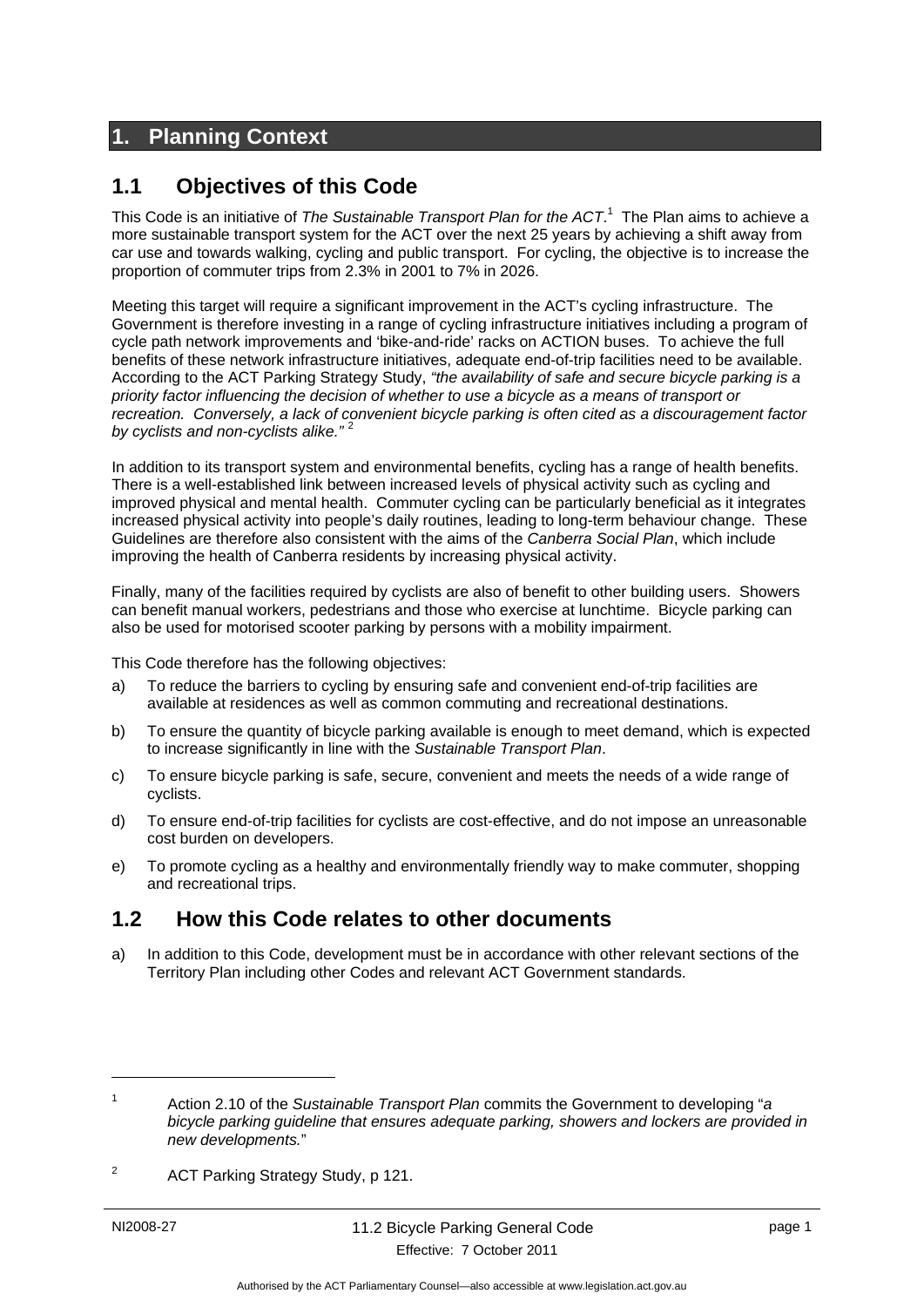# <span id="page-5-0"></span>**1.3 Application of this code**

This Code applies to all activities that require development approval under the P*lanning and Development Act 2007*, including development, redevelopment and refurbishment, for a range of developments that are likely to generate demand for end-of-trip cycling facilities. Developers should use this Code to determine the amount, design and location of bicycle parking, lockers and showers to include with a development.

The ACT Planning and Land Authority will use this Code to inform the consideration and assessment of development applications.

Building owners and tenants may wish to refer to this Code for guidance when planning improvements to the cycling facilities on their premises.

### <span id="page-5-1"></span>**1.4 How to use this Code**

This Code is divided into six main parts:

- a) *Part 1* provides introductory material for the whole document.
- b) *Part 2* specifies what activities the Code applies to and how the Code impacts on those activities.
- c) *Part 3* outlines the number and type of Bicycle Parking Spaces required for a development.
- d) *Part 4* covers design and location requirements for the Bicycle Parking Spaces required, and for the Bicycle Parking Facilities they are contained in.
- e) *Part 5* covers other bicycle-related facilities such as showers and clothing lockers. It includes requirements on both the number of facilities required and design considerations.
- f) *Part 6* provides definitions of key terms used in the Code.

Each section of the Guidelines is divided into standard subheadings that highlight what the requirements are and why they are being introduced:

- a) The *Objectives* subheading outlines what the Authority is seeking to achieve by introducing a particular set of requirements. This is useful for both developers and Authority staff for checking that proposed end-of-trip facilities meet the aims of the Code.
- b) The *Background* subheading provides information on why the Guidelines include particular requirements.
- c) The *Standards* subheading outlines the Authority's requirements. When assessing development applications, the Authority will check applications meet these requirements.
- d) The *Guidance* subheading includes recommendations, advice and technical information that developers may find useful in meeting the Guidelines' requirements. For example, it includes cross-references with other Codes, developers and Authority staff need to consider in relation to a particular set of requirements.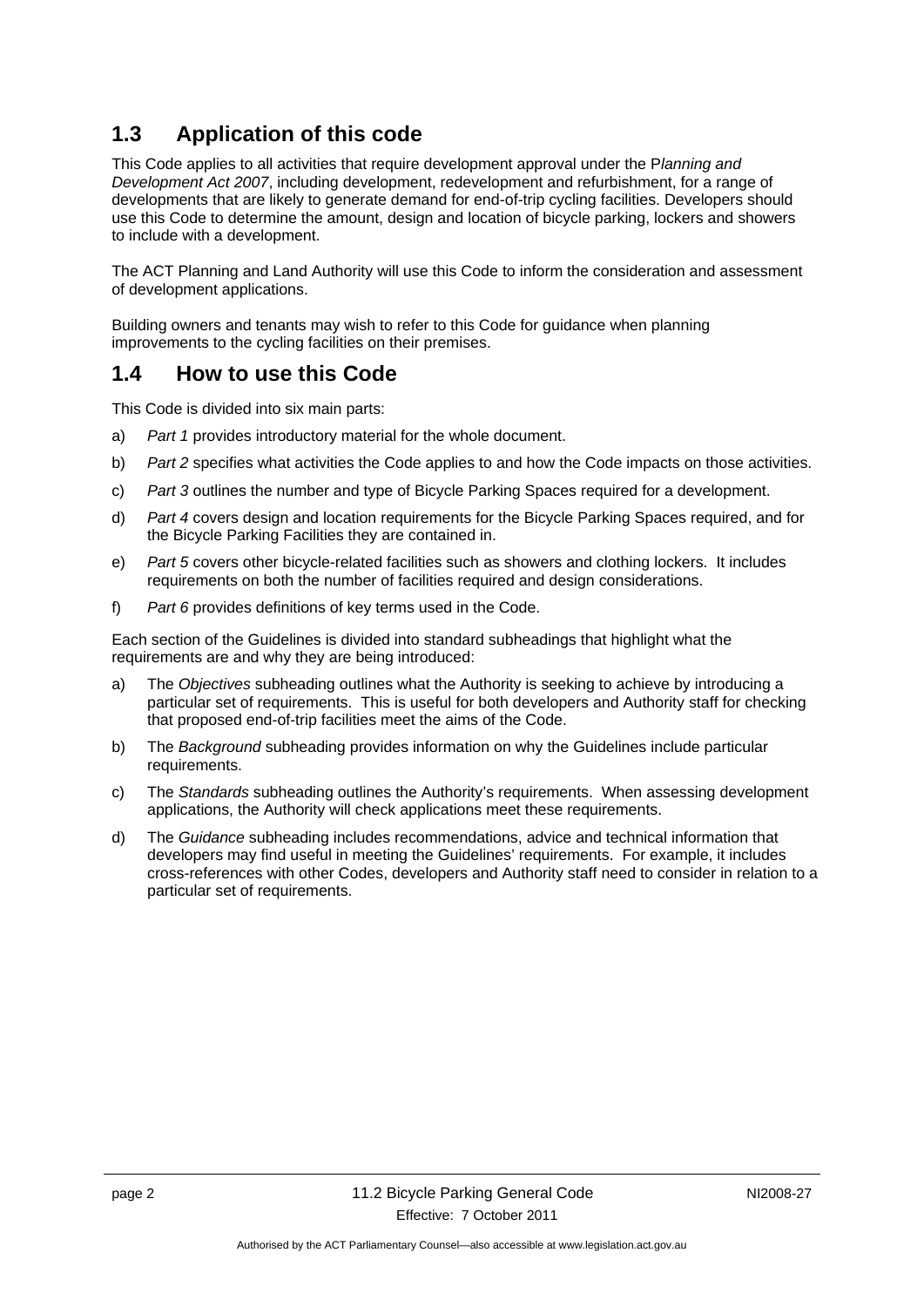# <span id="page-6-0"></span>**2. Requirements for end-of-trip cycling facilities**

# <span id="page-6-1"></span>**2.1 Requirements for end-of-trip cycling**

#### <span id="page-6-2"></span>**2.1.1 Objectives**

- a) To reduce the barriers to cycling by ensuring safe and convenient end-of-trip facilities are available at residences as well as common commuting and recreational destinations.
- b) To ensure the quantity of bicycle parking available is enough to meet demand, which is expected to increase significantly in line with the *Sustainable Transport Plan*.
- c) To ensure bicycle parking is safe, secure, convenient and meets the needs of a wide range of cyclists.
- d) To ensure end-of-trip facilities for cyclists are cost-effective, and do not impose an unreasonable cost burden on developers.
- e) To promote cycling as a healthy and environmentally friendly way to make commuter, shopping and recreational trips.

#### <span id="page-6-3"></span>**2.1.2 Standards**

This Code applies to all development shown in Table 1.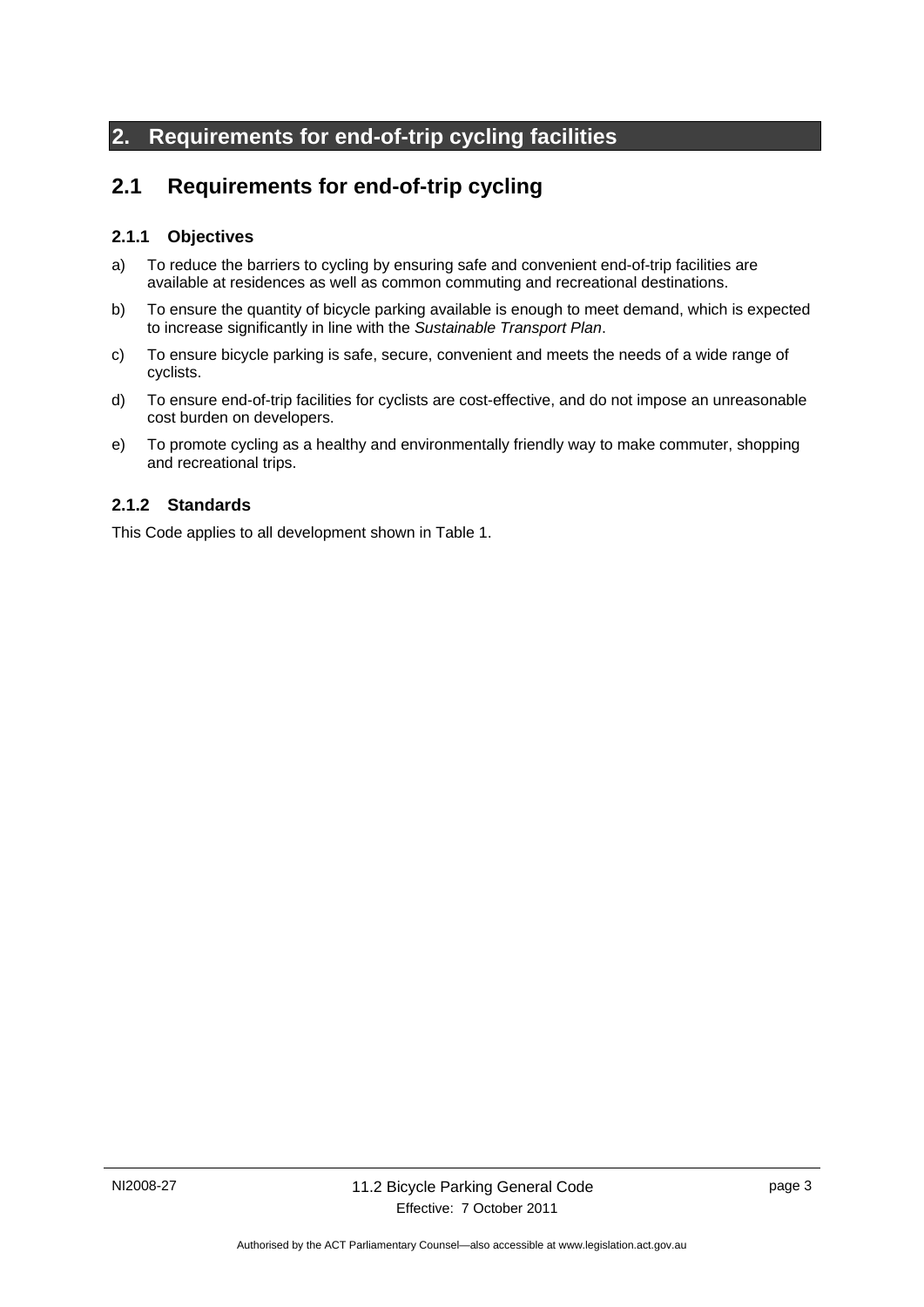| Table 1 - Development Requiring End-of-Trip Cycling Facilities |  |  |  |
|----------------------------------------------------------------|--|--|--|

| <b>Development</b>          |                                |                            |  |  |  |  |  |
|-----------------------------|--------------------------------|----------------------------|--|--|--|--|--|
| Apartment                   | Boarding house                 | Bulky goods retailing      |  |  |  |  |  |
| <b>Business agency</b>      | Chancellery                    | Child care centre          |  |  |  |  |  |
| Civic administration        | Club                           | Community activity centre  |  |  |  |  |  |
| Community theatre           | Cultural facility              | Defence installation       |  |  |  |  |  |
| Drink establishment         | <b>Education establishment</b> | Financial establishment    |  |  |  |  |  |
| Guest house                 | <b>Health facility</b>         | Hospital                   |  |  |  |  |  |
| Hotel                       | Indoor entertainment facility  | Indoor recreation facility |  |  |  |  |  |
| Motel                       | Multi-unit housing             | Office                     |  |  |  |  |  |
| Outdoor recreation facility | Personal service               | Place of assembly          |  |  |  |  |  |
| Place of worship            | Produce market                 | Public agency              |  |  |  |  |  |
| Public transport facility   | Religious associated use       | Residential care           |  |  |  |  |  |
|                             |                                | accommodation              |  |  |  |  |  |
| Restaurant                  | Retirement complex             | Shop                       |  |  |  |  |  |
| Special care establishment  | Special care hostel            | Special dwelling           |  |  |  |  |  |
| Supermarket                 | Supportive housing             | Take-away food shop        |  |  |  |  |  |
| <b>Tourist facility</b>     | <b>Tourist resort</b>          | Veterinary hospital        |  |  |  |  |  |

Unless an Individual Assessment under section 2.2 of this Code applies:

- a) All development identified in Table 1 must provide the number and types of Bicycle Parking Spaces specified in Part 3 of this Code.
- b) All Bicycle Parking Spaces and Bicycle Parking Facilities required by Part 3 of this Code must be designed in accordance with Part 4 of this Code.
- c) All development identified in Table 1 must provide other end-of-trip facilities in accordance with Part 5 of these Guidelines.

#### <span id="page-7-0"></span>**2.1.3 Guidance**

For clarity, this Code does not apply to development not shown in Table 1.

### <span id="page-7-1"></span>**2.2 Individual Assessment**

#### <span id="page-7-2"></span>**2.2.1 Objectives**

To allow flexibility in the way that developments can meet the objectives of the Code.

#### <span id="page-7-3"></span>**2.2.2 Background**

Developments vary greatly in nature and it is difficult to capture all possible circumstances in a simple set of requirements. As a result, for some developments it will be possible to meet the objectives of the Code without their detailed requirements being met. Individual Assessment provides a process by which proposed end-of-trip cycling facilities can be assessed against the broader objectives of the Code rather than the detailed requirements.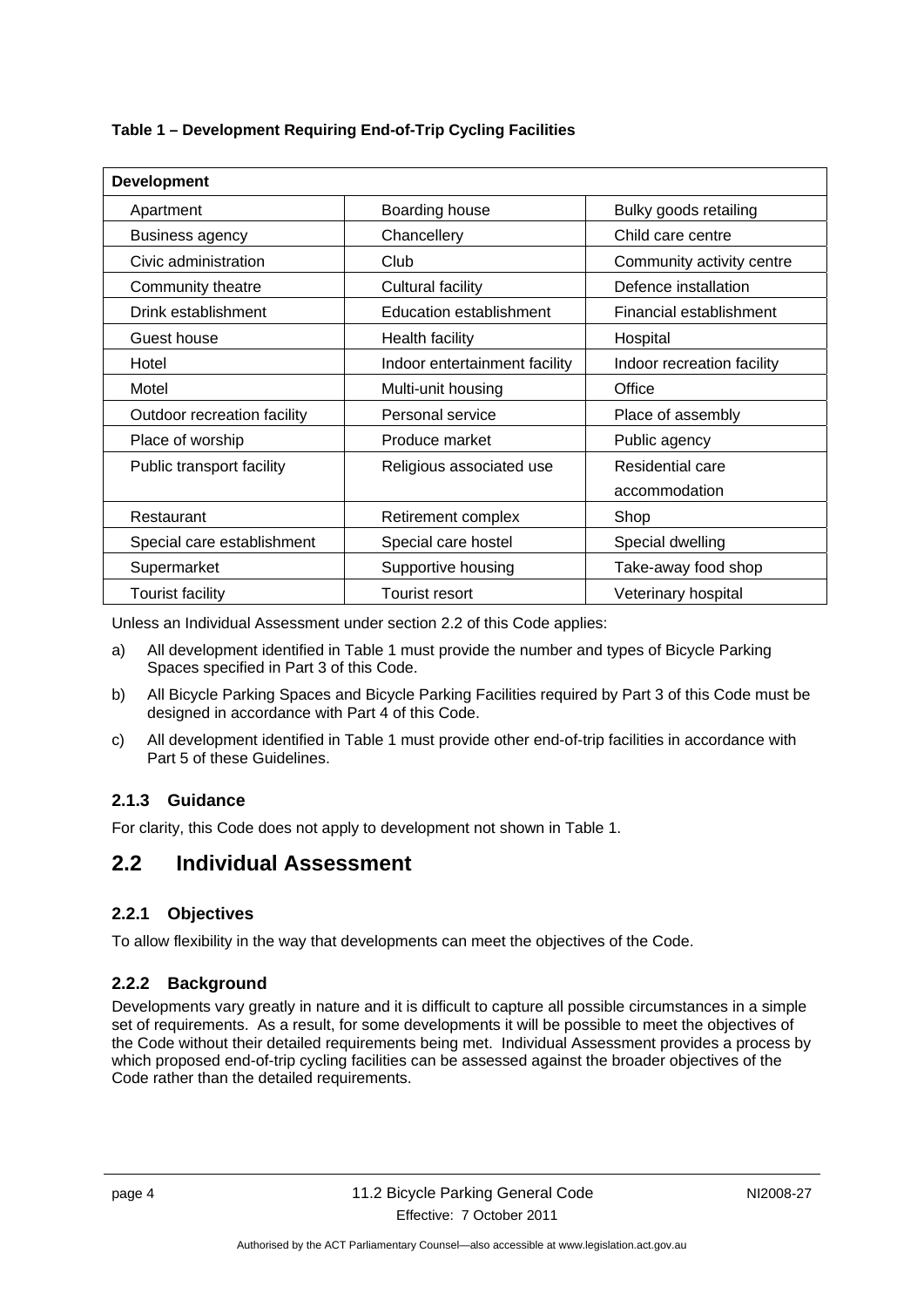#### <span id="page-8-0"></span>**2.2.3 Standards**

An applicant may apply to the Authority for Individual Assessment if they feel that the objectives of the Code can be met without meeting the detailed requirements of the Code.

In making an Individual Assessment, the Authority will take into account:

- a) the requirements contained within the relevant sections of the Code; and
- b) the objectives outlined within the relevant sections of the Code; and
- c) the objectives of the Code stated at section 1.1; and
- d) any guidance material contained within the relevant sections of the Code; and
- e) the Government's targets and policy goals for cycling outlined in the *Sustainable Transport Plan for the ACT* and the *Canberra Bicycle 2000 s*trategy.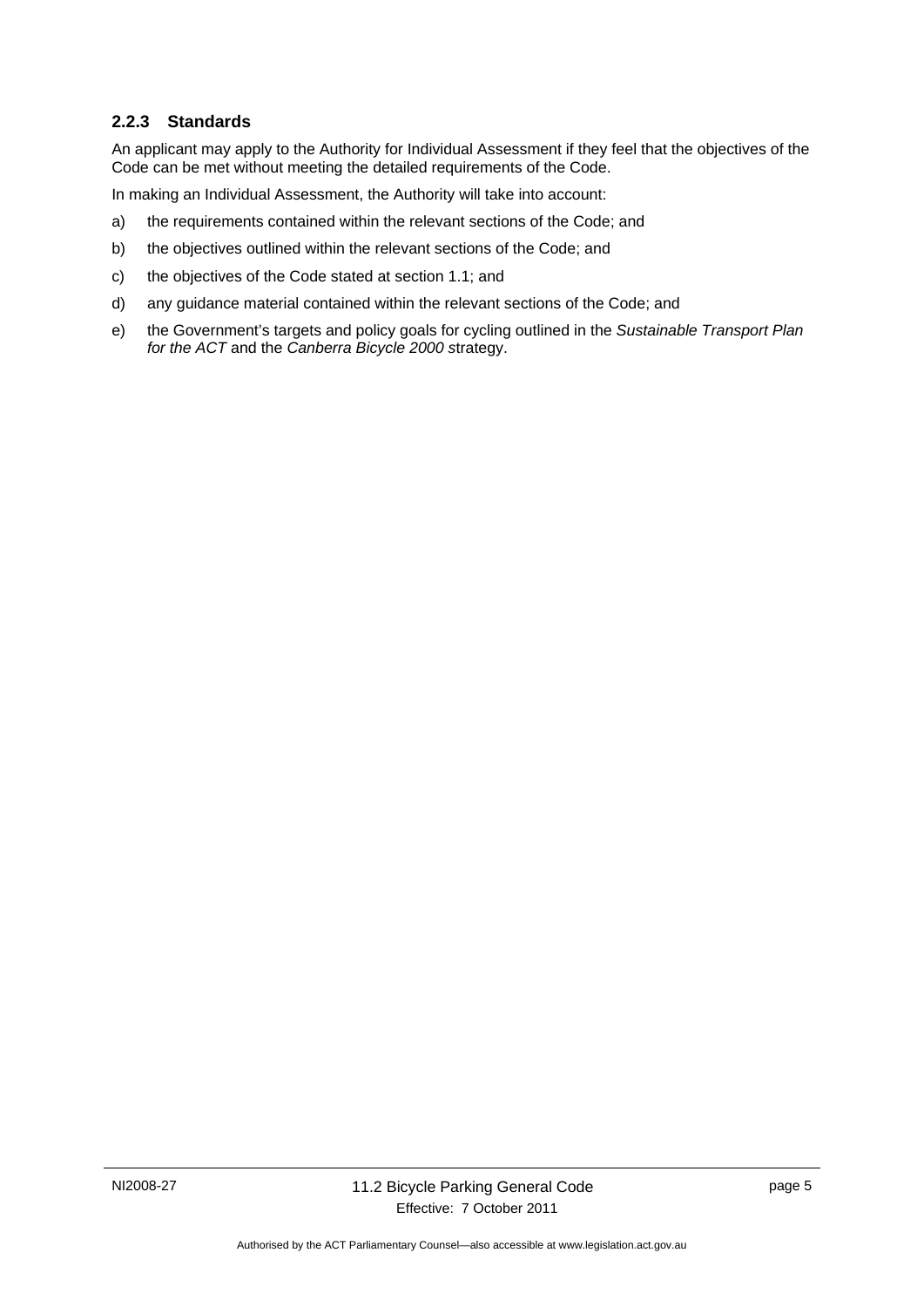# <span id="page-9-0"></span>**3. Provision for Bicycle Parking Spaces**

# <span id="page-9-1"></span>**3.1 Number of Bicycle Parking Spaces required**

#### <span id="page-9-2"></span>**3.1.1 Objectives**

- a) To reduce the barriers to cycling by ensuring bicycle parking is available at residences as well as common commuting and recreational destinations.
- b) To ensure the quantity of bicycle parking available is enough to meet demand, which is expected to increase significantly in line with the *Sustainable Transport Plan*.
- c) To ensure bicycle parking provided meets the needs of likely users.
- d) To ensure requirements to install bicycle parking do not impose an unreasonable cost burden on developers.

#### <span id="page-9-3"></span>**3.1.2 Background**

*The Sustainable Transport Plan* sets a target of 7% of commuter trips being by bicycle in 2026. This is within the design life of buildings. However, for this target to be met, Bicycle Parking Facilities need to be available in homes and at common commuting and recreational destinations. Commuter and recreational destinations to which people cycle include schools, shopping centres, bus interchanges, workplaces, sportsgrounds, cafés, cinemas and theatres.

With respect to residences, most houses and townhouses contain storage space suitable for bicycles, for example garages, garden sheds and cupboards. However this is not the case for apartments, which rarely have individual garages and often only have storage space that is accessible via stairs. Conversely, people who live in apartments are typically younger and less likely to have children than the general population, demographic segments which are more likely to consider cycling. Further, most of Canberra's apartment developments are close to town and group centres. The resulting short journeys to shops and workplaces are ideal for cycling rather than driving. To address this issue, these Guidelines require the provision of residents' bicycle parking in apartments and other similar buildings.

So that bicycle parking can be included as an integral part of a project's design, the basis for calculating parking requirements must be known at the time of preliminary design. For this reason, wherever possible ratios are based on floor areas or the number of rooms. Use of ratios based on the number of employees or residents is problematic as this information is unlikely to be available at the time of development assessment, and may change considerably with time.

#### <span id="page-9-4"></span>**3.1.3 Standards**

Bicycle Parking Spaces must be provided at the rates, and of the types, specified in Table 2.

#### <span id="page-9-5"></span>**3.1.4 Guidance**

For the sake of clarity, no bicycle parking is required for development not shown in Table 2.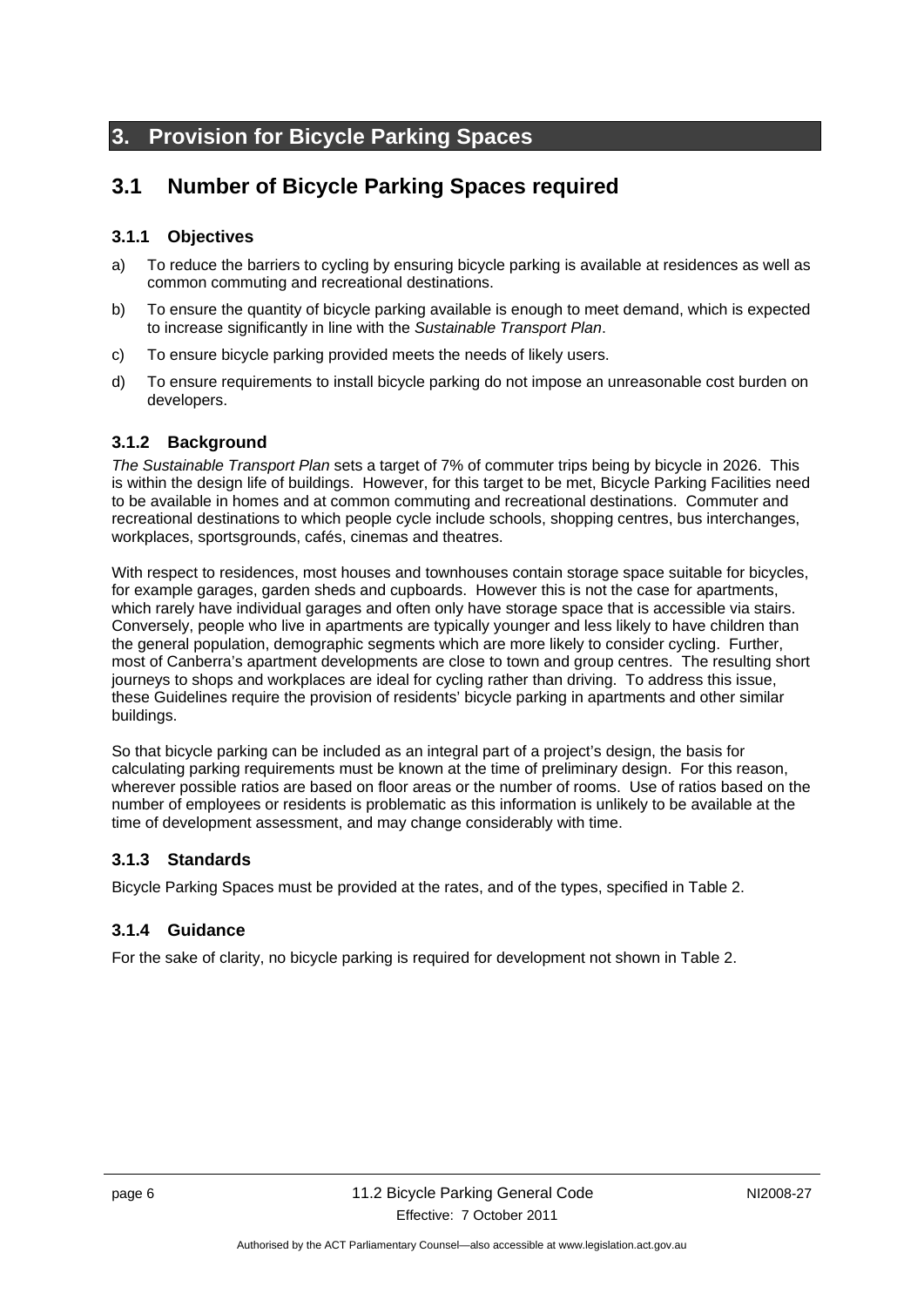**Table 2 – Quantity and Type of Bicycle Parking Required** 

| <b>Development</b>                                    | Employees and residents <sup>3</sup>                                                                         |                    | Visitors, shoppers and guests                           |                  | Allowances that apply for this land use                                                                |
|-------------------------------------------------------|--------------------------------------------------------------------------------------------------------------|--------------------|---------------------------------------------------------|------------------|--------------------------------------------------------------------------------------------------------|
|                                                       | <b>Bicycle Parking</b><br>Spaces required <sup>4</sup>                                                       | Class <sup>5</sup> | <b>Bicycle Parking</b><br>Spaces required <sup>4</sup>  | $\text{Class}^5$ |                                                                                                        |
| Apartment                                             | Residents: 1 per<br>apartment                                                                                | 1, 2               | 1 per 12 apartments<br>after the first 12<br>apartments |                  | Section 3.2: Storage space (residents'<br>parking)<br>Section 3.4: Pre-existing bicycle<br>parking     |
| <b>Boarding house:</b>                                |                                                                                                              |                    |                                                         |                  |                                                                                                        |
| <b>Student</b><br>accommodation                       | Residents: 1 per 3<br>beds                                                                                   | 1, 2               | 1 per 12 beds                                           | 3                | Section 3.4: Pre-existing bicycle<br>parking<br>Section 3.5: Reduction of car parking<br>requirements  |
| All other developments<br>or parts of<br>developments | 1 per 80 beds after the<br>first 50 beds<br><b>PLUS</b><br>Residents: 1 per 4 beds<br>after the first 4 beds | 1, 2<br>1, 2       | 1 per 15 beds after<br>the first 15 beds                | 3                | Section 3.2.4: Storage space (other<br>secure parking)<br>Section 3.4: Pre-existing bicycle<br>parking |

<sup>&</sup>lt;sup>3</sup> Employee parking except where indicated as residents parking.

<sup>&</sup>lt;sup>4</sup> Where requirements are given as a ratio, the resulting number of spaces should be rounded upwards to the nearest whole number. For example, if the ratio resolves to 4.8 spaces, the requirement is rounded upwards to 5 spaces. Similarly if the ratio resolves to 0.3 spaces, the requirement is rounded up and 1 space is required.

<sup>5</sup> Design requirements for each class of parking are outlined at Part 4 of these Guidelines. For a short description, refer to *Table 3* on page 23.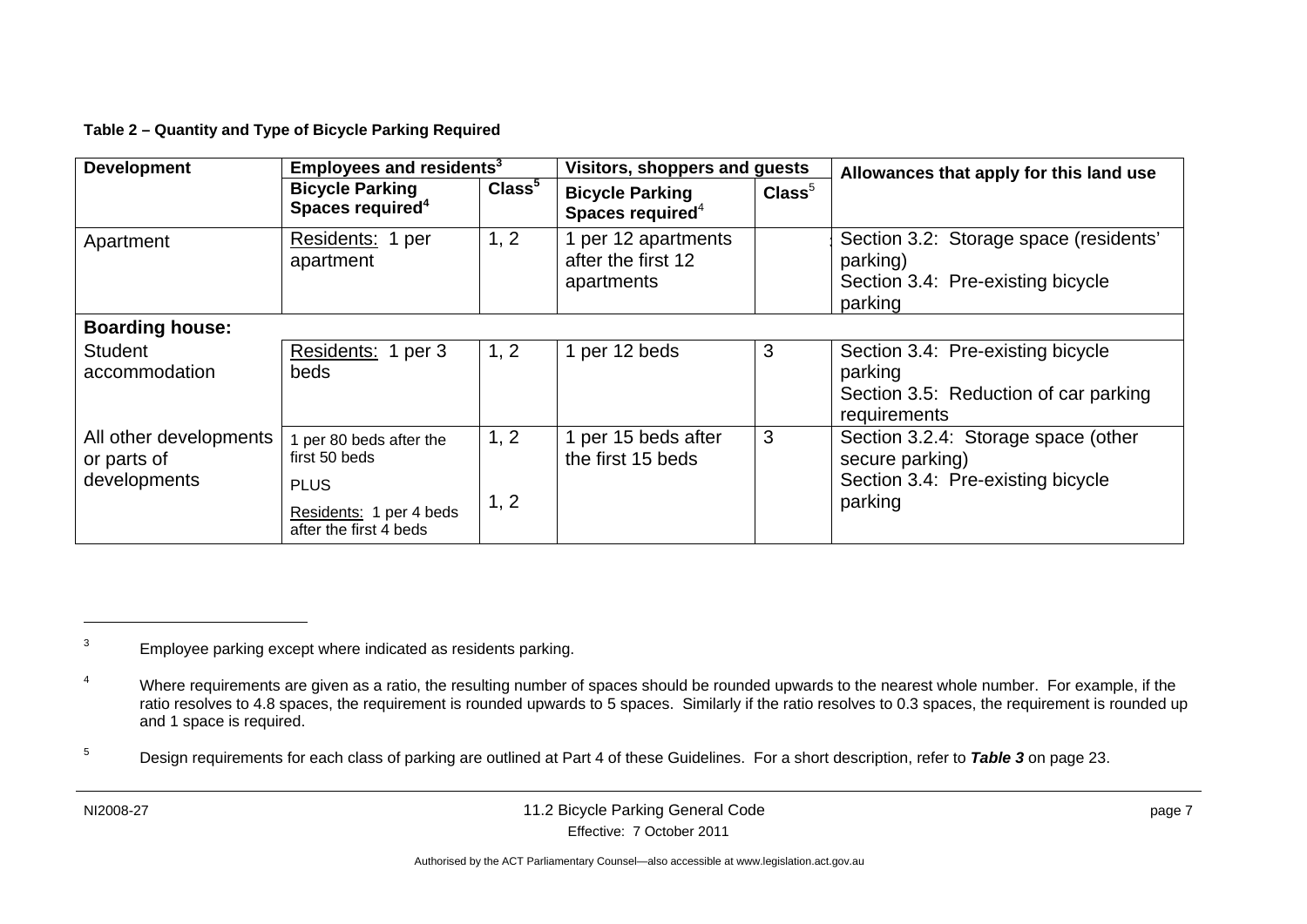| <b>Development</b>     | Employees and residents <sup>3</sup>                         |                    | Visitors, shoppers and guests                          |                  | Allowances that apply for this land use                                                                                                                         |
|------------------------|--------------------------------------------------------------|--------------------|--------------------------------------------------------|------------------|-----------------------------------------------------------------------------------------------------------------------------------------------------------------|
|                        | <b>Bicycle Parking</b><br>Spaces required <sup>4</sup>       | Class <sup>5</sup> | <b>Bicycle Parking</b><br>Spaces required <sup>4</sup> | $\text{Class}^5$ |                                                                                                                                                                 |
| Bulky goods retailing  | 1 per 1750 $m^2$ GFA after<br>the first 1750 $m^2$ GFA       | 1, 2               | 1 per 1000 $m^2$ GFA<br>(minimum 2)                    | 3                | Section 3.2.4: Storage space (other<br>secure parking)<br>Section 3.4: Pre-existing bicycle<br>parking                                                          |
| <b>Business agency</b> | 1 per 400 $m^2$ GFA after<br>the first 400 $m^2$ GFA         | 1, 2               | 1 per 300 $m^2$ GFA<br>(minimum 2)                     | 3                | Section 3.2.4: Storage space (other<br>secure parking)<br>Section 3.4: Pre-existing bicycle<br>parking                                                          |
| Chancellery            | 1 per 250 $m^2$ GFA after<br>the first 250 $m^2$ GFA         | 1, 2               | per 950 $m^2$ GFA after<br>the first 400 $m^2$ GFA     | 3                | Section 3.2.4: Storage space (other<br>secure parking)<br>Section 3.4: Pre-existing bicycle<br>parking<br>Section 3.5: Reduction of car parking<br>requirements |
| Child care centre      | <b>Individual Assessment</b>                                 |                    | <b>Individual Assessment</b>                           |                  | <b>Individual Assessment</b>                                                                                                                                    |
| Civic administration   | 1 per 250 $m^2$ GFA after<br>the first $250 \text{ m}^2$ GFA | 1, 2               | 1 per 950 $m2$ GFA after<br>the first 400 $m^2$ GFA    | 3                | Section 3.2.4: Storage space (other<br>secure parking)<br>Section 3.4: Pre-existing bicycle<br>parking<br>Section 3.5: Reduction of car parking<br>requirements |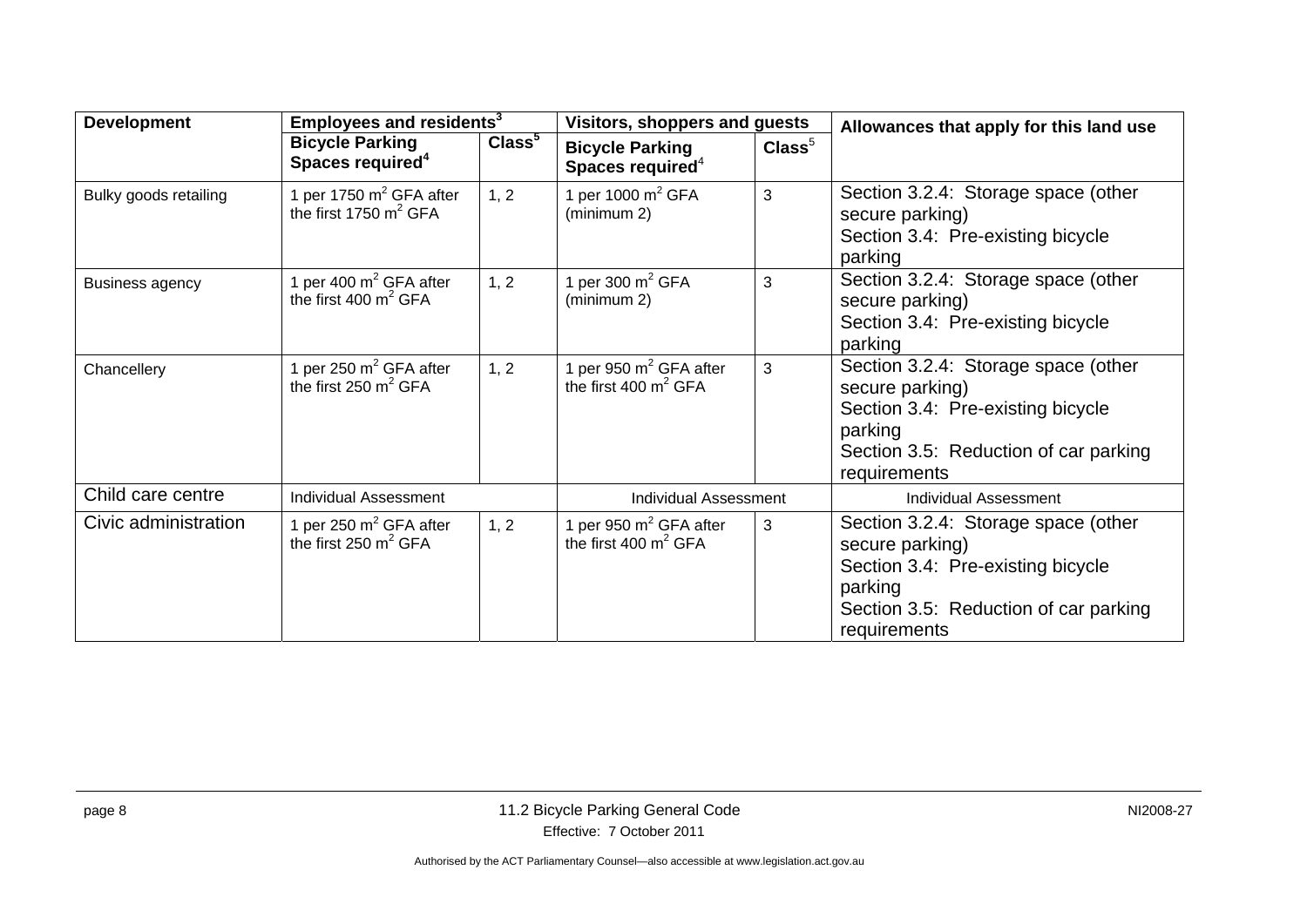| <b>Development</b>           | Employees and residents <sup>3</sup>                                                                   |                    | Visitors, shoppers and guests                                                                          |                  | Allowances that apply for this land use                                                     |
|------------------------------|--------------------------------------------------------------------------------------------------------|--------------------|--------------------------------------------------------------------------------------------------------|------------------|---------------------------------------------------------------------------------------------|
|                              | <b>Bicycle Parking</b><br>Spaces required <sup>4</sup>                                                 | Class <sup>5</sup> | <b>Bicycle Parking</b><br>Spaces required <sup>4</sup>                                                 | $\text{Class}^5$ |                                                                                             |
| Club                         | 1 per 100 $m^2$ bar floor<br>area after the first 100 $m^2$<br>bar floor area                          | 1, 2               | 1 per 25 $m2$ bar floor area<br>after the first 25 $m^2$ bar<br>floor area                             | 3                | Section 3.2.4: Storage space (other<br>secure parking)<br>Section 3.4: Pre-existing bicycle |
|                              | <b>PLUS</b>                                                                                            |                    | <b>PLUS</b>                                                                                            |                  | parking                                                                                     |
|                              | 1 per 400 $m^2$ of lounge<br>and beer garden after the<br>first 400 $m^2$ of lounge and<br>beer garden | 1, 2               | 1 per 100 $m^2$ of lounge<br>and beer garden after the<br>first 100 $m^2$ of lounge and<br>beer garden | 3                |                                                                                             |
|                              |                                                                                                        |                    | (minimum 2)                                                                                            |                  |                                                                                             |
| Community activity<br>centre | Individual Assessment                                                                                  |                    | Individual Assessment                                                                                  |                  | <b>Individual Assessment</b>                                                                |
| Community theatre            | Nil                                                                                                    |                    | 1 per 50 seats (minimum<br>2)                                                                          | 3                | Section 3.4: Pre-existing bicycle<br>parking                                                |
| Cultural facility            | Individual Assessment                                                                                  |                    | Individual Assessment                                                                                  |                  | <b>Individual Assessment</b>                                                                |
| Defence installation         | Individual Assessment                                                                                  |                    | Individual Assessment                                                                                  |                  | <b>Individual Assessment</b>                                                                |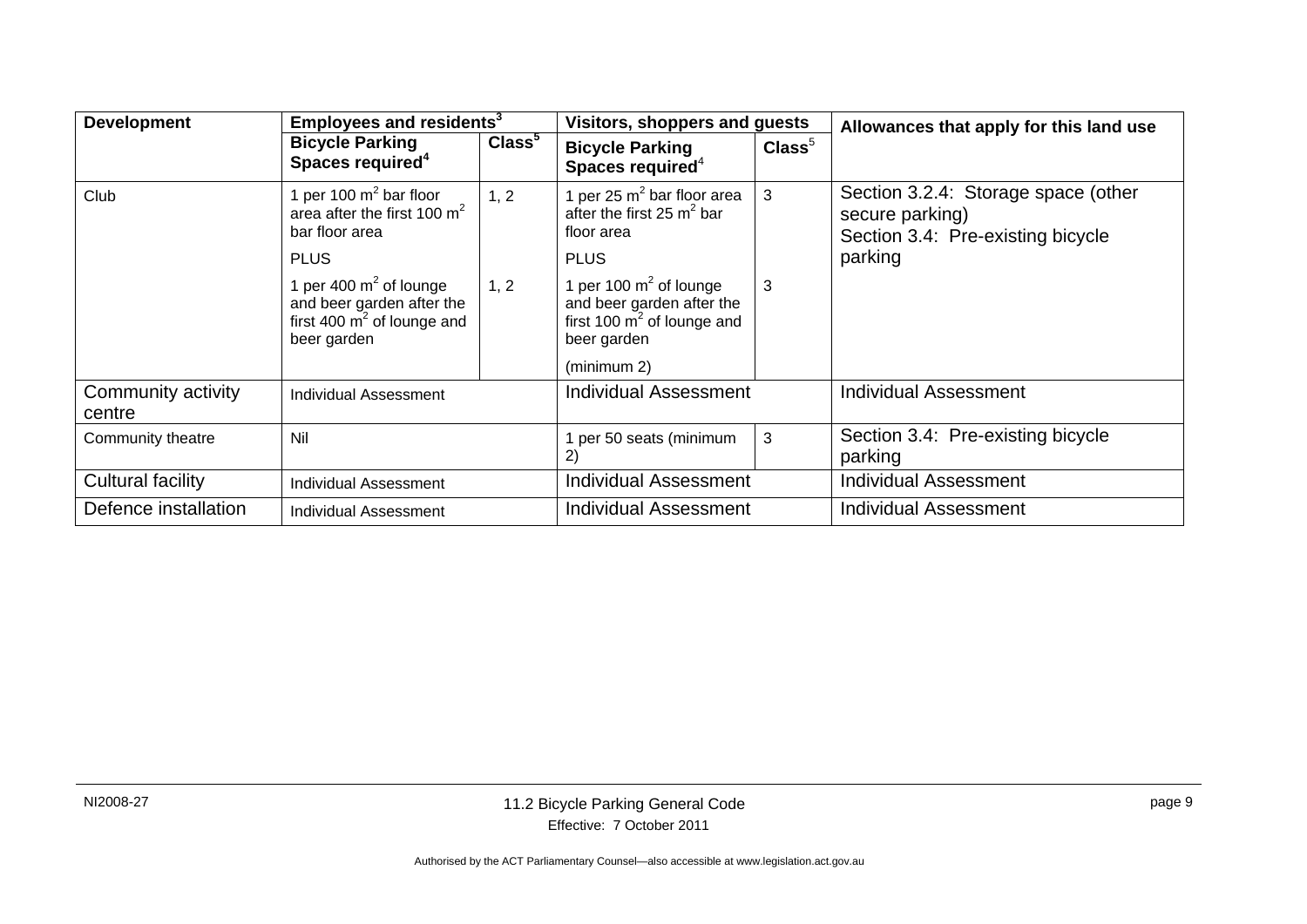| <b>Development</b>                                           | Employees and residents <sup>3</sup>                                                                           |                    | Visitors, shoppers and guests                                                                                     |                  | Allowances that apply for this land use                                                               |  |
|--------------------------------------------------------------|----------------------------------------------------------------------------------------------------------------|--------------------|-------------------------------------------------------------------------------------------------------------------|------------------|-------------------------------------------------------------------------------------------------------|--|
|                                                              | <b>Bicycle Parking</b><br>Spaces required <sup>4</sup>                                                         | Class <sup>5</sup> | <b>Bicycle Parking</b><br>Spaces required <sup>4</sup>                                                            | $\text{Class}^5$ |                                                                                                       |  |
| Drink establishment                                          | 1 per 100 $m^2$ bar floor<br>area after the first 100 $m^2$<br>bar floor area                                  | 1, 2               | 1 per 25 $m^2$ bar floor area<br>after the first 25 $m^2$ bar<br>floor area                                       | 3                | Section 3.2.4: Storage space (other<br>secure parking)<br>Section 3.4: Pre-existing bicycle           |  |
|                                                              | <b>PLUS</b>                                                                                                    |                    | <b>PLUS</b>                                                                                                       |                  | parking                                                                                               |  |
|                                                              | 1 per 400 $m2$ of lounge<br>and beer garden after the<br>first 400 $\mathrm{m}^2$ of lounge and<br>beer garden | 1, 2               | 1 per 100 $m^2$ of lounge<br>and beer garden after the<br>first 100 $\overline{m}^2$ of lounge and<br>beer garden | 3                |                                                                                                       |  |
|                                                              |                                                                                                                |                    | (minimum 2)                                                                                                       |                  |                                                                                                       |  |
| <b>Education</b><br>establishment:                           |                                                                                                                |                    |                                                                                                                   |                  |                                                                                                       |  |
| Primary school                                               | 1 per 200 students after<br>the first 200 students                                                             | 1, 2               | 1 per 15 students                                                                                                 | 1, 2, 3          | Section 3.4: Pre-existing bicycle<br>parking                                                          |  |
| Secondary school                                             | 1 per 200 students after<br>the first 200 students                                                             | 1, 2               | 1 per 10 students                                                                                                 | 1, 2, 3          | Section 3.4: Pre-existing bicycle<br>parking                                                          |  |
| Tertiary institution<br>(excluding student<br>accommodation) | <b>Individual Assessment</b>                                                                                   |                    | <b>Individual Assessment</b>                                                                                      |                  | <b>Individual Assessment</b>                                                                          |  |
| <b>Student</b><br>accommodation                              | Residents: 1 per 3<br>beds                                                                                     | 1, 2               | 1 per 12 beds                                                                                                     | 3                | Section 3.4: Pre-existing bicycle<br>parking<br>Section 3.5: Reduction of car parking<br>requirements |  |
| All other developments<br>or parts of<br>developments        | <b>Individual Assessment</b>                                                                                   |                    | <b>Individual Assessment</b>                                                                                      |                  | <b>Individual Assessment</b>                                                                          |  |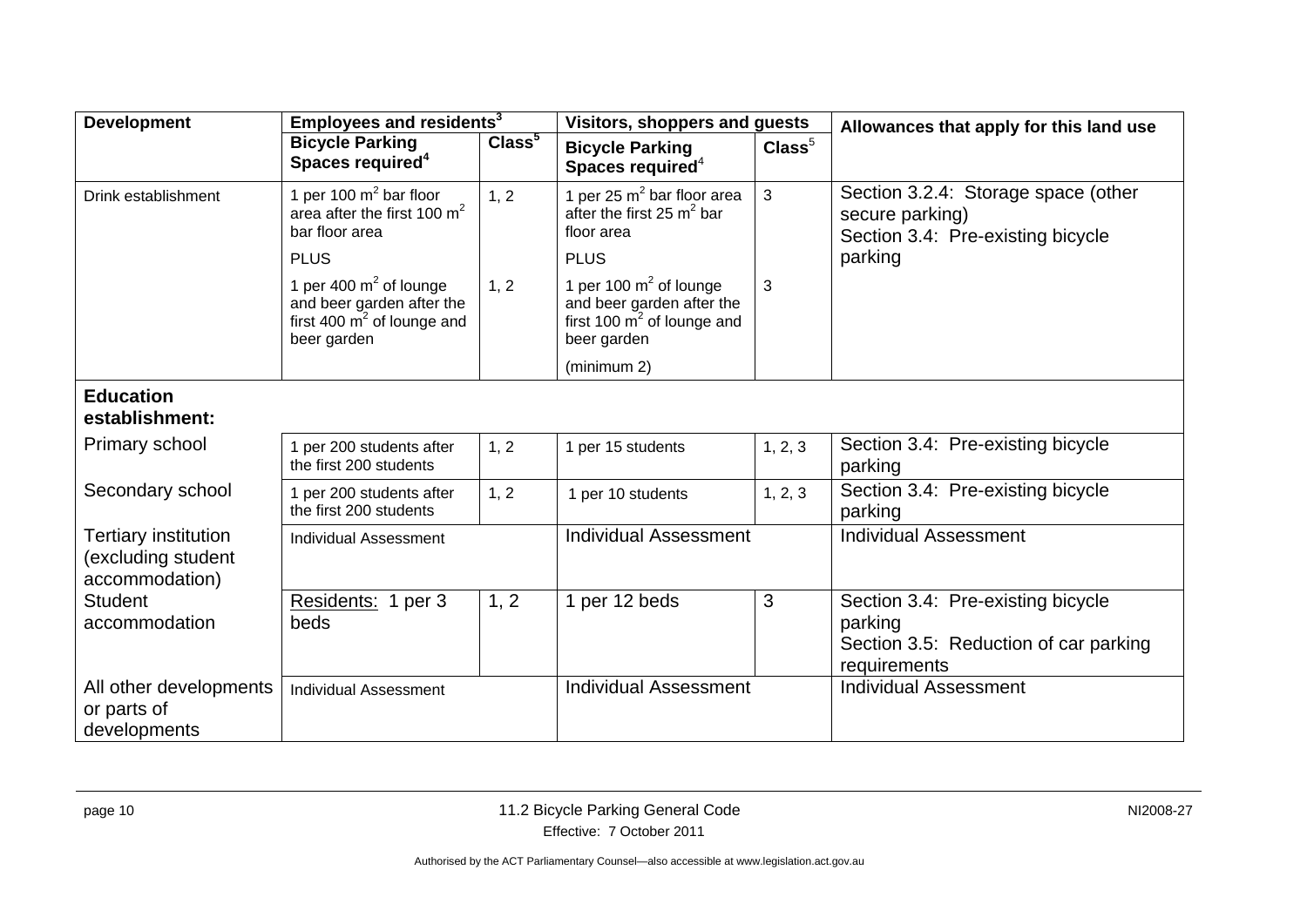| <b>Development</b>                                    | Employees and residents <sup>3</sup>                     |                    | Visitors, shoppers and guests                          |                  | Allowances that apply for this land use                                                                |
|-------------------------------------------------------|----------------------------------------------------------|--------------------|--------------------------------------------------------|------------------|--------------------------------------------------------------------------------------------------------|
|                                                       | <b>Bicycle Parking</b><br>Spaces required <sup>4</sup>   | Class <sup>5</sup> | <b>Bicycle Parking</b><br>Spaces required <sup>4</sup> | $\text{Class}^5$ |                                                                                                        |
| Financial<br>establishment                            | 1 per 400 $m^2$ GFA after<br>the first 400 $m^2$ GFA     | 1, 2               | 1 per 300 $m2$ GFA<br>(minimum 2)                      | 3                | Section 3.2.4: Storage space (other<br>secure parking)<br>Section 3.4: Pre-existing bicycle<br>parking |
| <b>Guest house:</b>                                   |                                                          |                    |                                                        |                  |                                                                                                        |
| <b>Student</b><br>accommodation                       | Residents: 1 per 3<br>beds                               | 1, 2               | 1 per 12 beds                                          | 3                | Section 3.4: Pre-existing bicycle<br>parking<br>Section 3.5: Reduction of car parking<br>requirements  |
| All other developments<br>or parts of<br>developments | per 80 guest bedrooms<br>after the first 50 bedrooms     | 1, 2               | 1 per 30 guest bedrooms<br>after the first 30 bedrooms | 1, 2             | Section 3.2.4: Storage space (other<br>secure parking)<br>Section 3.4: Pre-existing bicycle<br>parking |
| <b>Health facility</b>                                | 1 per 8 practitioners after<br>the first 8 practitioners | 1, 2               | 1 per 4 practitioners                                  | 3                | Section 3.2.4: Storage space (other<br>secure parking)<br>Section 3.4: Pre-existing bicycle<br>parking |
| Hospital                                              | <b>Individual Assessment</b>                             |                    | <b>Individual Assessment</b>                           |                  | <b>Individual Assessment</b>                                                                           |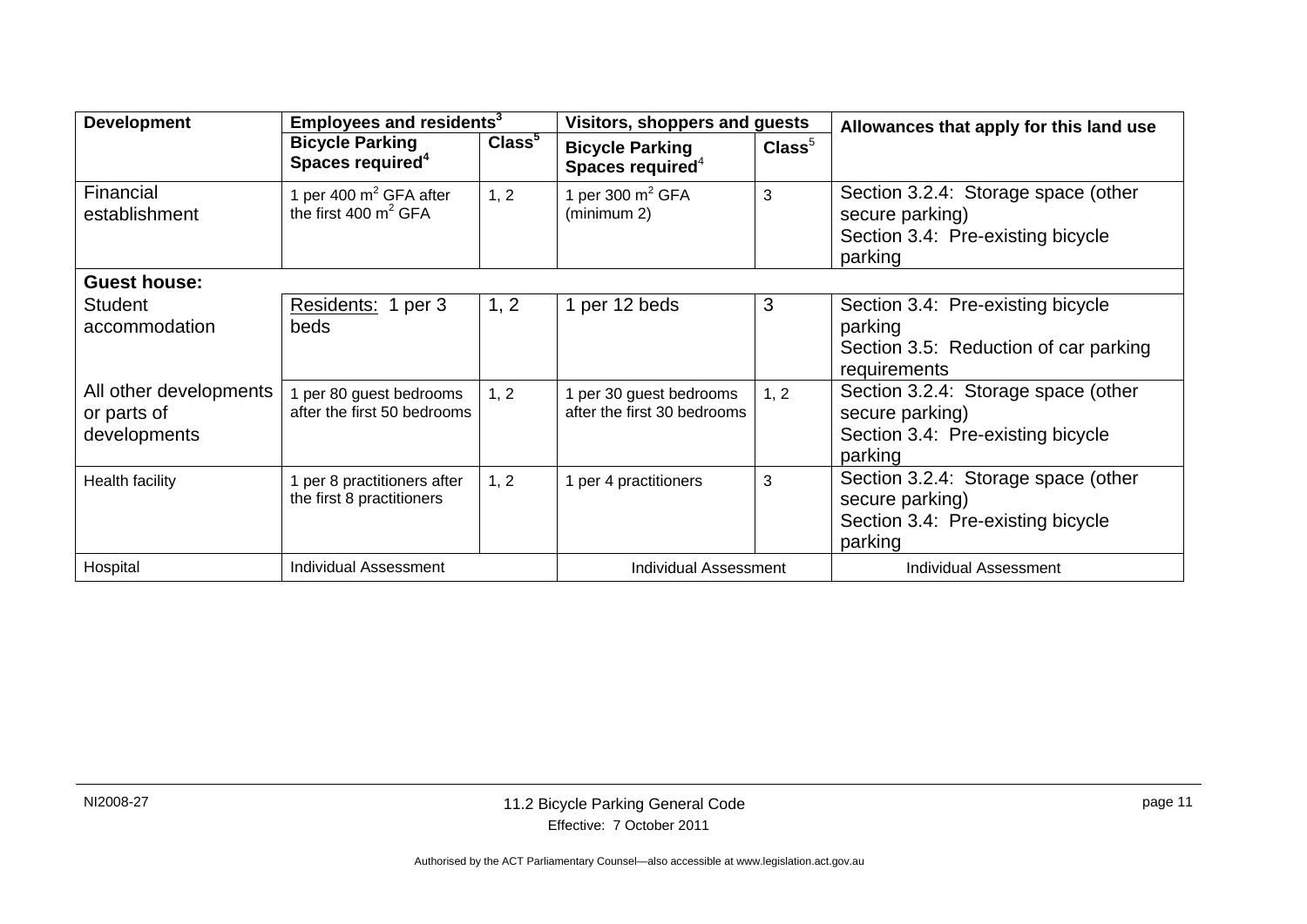| <b>Development</b>                                               | Employees and residents <sup>3</sup>                                                                   |                              | Visitors, shoppers and guests                                                                         |                              | Allowances that apply for this land use                                                                |
|------------------------------------------------------------------|--------------------------------------------------------------------------------------------------------|------------------------------|-------------------------------------------------------------------------------------------------------|------------------------------|--------------------------------------------------------------------------------------------------------|
|                                                                  | <b>Bicycle Parking</b><br>Spaces required <sup>4</sup>                                                 | Class <sup>5</sup>           | <b>Bicycle Parking</b><br>Spaces required <sup>4</sup>                                                | $\text{Class}^5$             |                                                                                                        |
| Hotel                                                            | 1 per 100 $m^2$ bar floor<br>area after the first 100 $m2$<br>bar floor area                           | 1, 2                         | 1 per 25 $m^2$ bar floor area<br>after the first 25 $m^2$ bar<br>floor area                           | 3                            | Section 3.2.4: Storage space (other<br>secure parking)<br>Section 3.4: Pre-existing bicycle            |
|                                                                  | <b>PLUS</b>                                                                                            |                              | <b>PLUS</b>                                                                                           |                              | parking                                                                                                |
|                                                                  | 1 per 400 $m^2$ of lounge<br>and beer garden after the<br>first 400 $m^2$ of lounge and<br>beer garden | 1, 2                         | 1 per 100 $m2$ of lounge<br>and beer garden after the<br>first 100 $m^2$ of lounge and<br>beer garden | 3                            |                                                                                                        |
|                                                                  | <b>PLUS</b>                                                                                            |                              | <b>PLUS</b>                                                                                           |                              |                                                                                                        |
|                                                                  | 1 per 80 guest bedrooms<br>after the first 50 bedrooms                                                 | 1, 2                         | 1 per 30 guest bedrooms<br>after the first 30 bedrooms                                                | 1, 2                         |                                                                                                        |
|                                                                  |                                                                                                        |                              | (minimum 2 Class 3<br><b>Bicycle Parking Spaces)</b>                                                  |                              |                                                                                                        |
| Indoor entertainment<br><b>Individual Assessment</b><br>facility |                                                                                                        | <b>Individual Assessment</b> |                                                                                                       | <b>Individual Assessment</b> |                                                                                                        |
| Indoor recreation<br><b>Individual Assessment</b><br>facility    |                                                                                                        | <b>Individual Assessment</b> |                                                                                                       | <b>Individual Assessment</b> |                                                                                                        |
| Motel                                                            | 1 per 80 guest bedrooms<br>after the first 50 bedrooms                                                 | 1, 2                         | per 30 guest bedrooms<br>after the first 30 bedrooms                                                  | 1, 2                         | Section 3.2.4: Storage space (other<br>secure parking)<br>Section 3.4: Pre-existing bicycle<br>parking |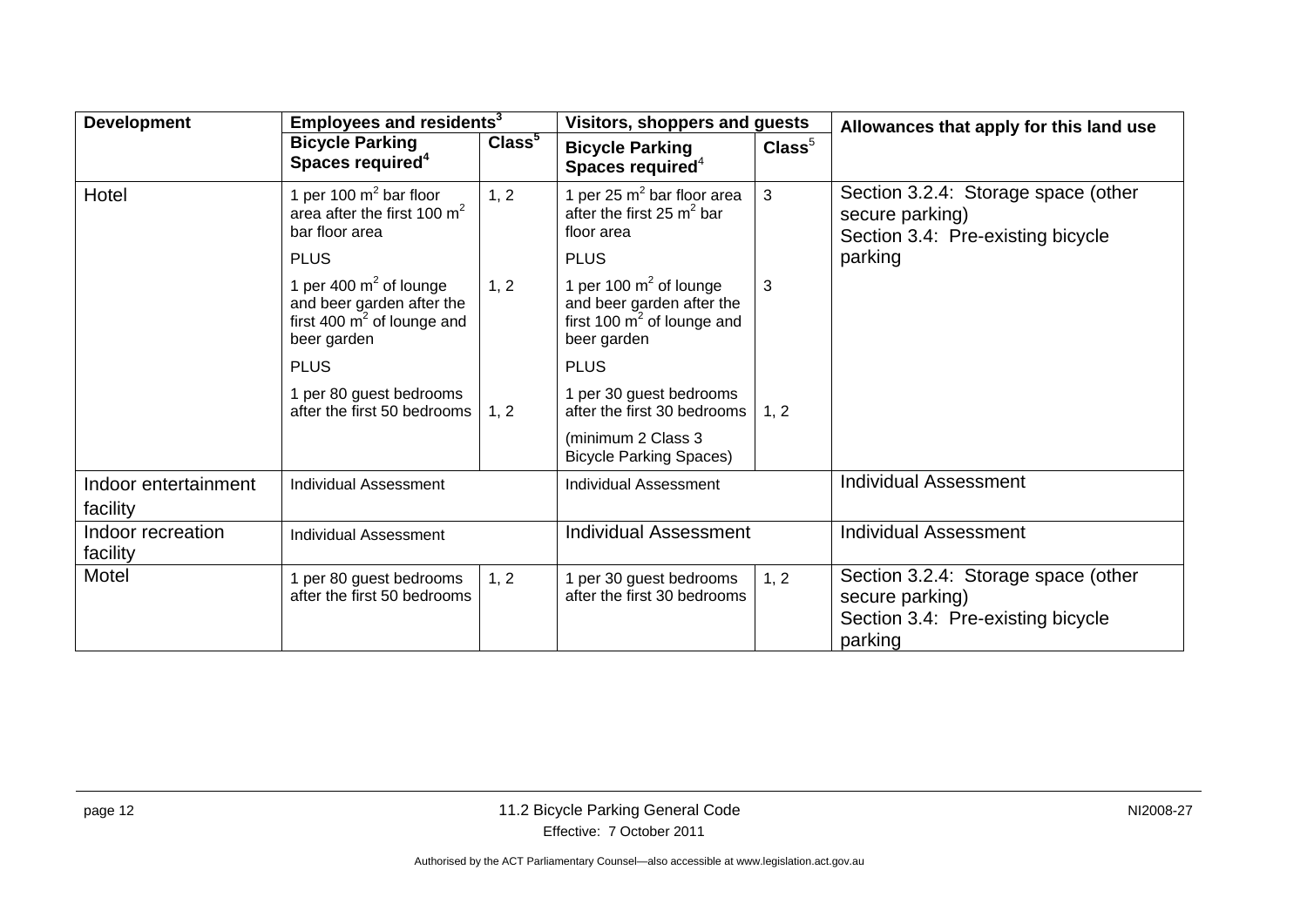| <b>Development</b>                                    | Employees and residents <sup>3</sup>                   |                    | <b>Visitors, shoppers and guests</b>                    |                  | Allowances that apply for this land use                                                                                                                         |
|-------------------------------------------------------|--------------------------------------------------------|--------------------|---------------------------------------------------------|------------------|-----------------------------------------------------------------------------------------------------------------------------------------------------------------|
|                                                       | <b>Bicycle Parking</b><br>Spaces required <sup>4</sup> | Class <sup>5</sup> | <b>Bicycle Parking</b><br>Spaces required <sup>4</sup>  | $\text{Class}^5$ |                                                                                                                                                                 |
| <b>Multi-unit housing:</b>                            |                                                        |                    |                                                         |                  |                                                                                                                                                                 |
| Apartments                                            | Residents: 1 per<br>apartment                          | 1, 2               | 1 per 12 apartments<br>after the first 12<br>apartments |                  | Section 3.2: Storage space (residents'<br>parking)<br>Section 3.4: Pre-existing bicycle<br>parking                                                              |
| <b>Student</b><br>accommodation                       | Residents: 1 per 3<br>beds                             | 1, 2               | 1 per 12 beds                                           | 3                | Section 3.4: Pre-existing bicycle<br>parking<br>Section 3.5: Reduction of car parking<br>requirements                                                           |
| All other developments<br>or parts of<br>developments | Nil                                                    | N/A                | Nil                                                     | N/A              | N/A                                                                                                                                                             |
| Office<br>(Includes office as an<br>ancillary use)    | 1 per 250 $m^2$ GFA after<br>the first 250 $m^2$ GFA   | 1, 2               | 1 per 950 $m^2$ GFA after<br>the first 400 $m^2$ GFA    | 3                | Section 3.2.4: Storage space (other<br>secure parking)<br>Section 3.4: Pre-existing bicycle<br>parking<br>Section 3.5: Reduction of car parking<br>requirements |
| <b>Outdoor recreation</b><br>facility                 | <b>Individual Assessment</b>                           |                    | <b>Individual Assessment</b>                            |                  | <b>Individual Assessment</b>                                                                                                                                    |
| Personal service                                      | 1 per 400 $m^2$ GFA after<br>the first 400 $m^2$ GFA   | 1, 2               | 1 per 300 $m^2$ GFA<br>(minimum 2)                      | 3                | Section 3.2.4: Storage space (other<br>secure parking)<br>Section 3.4: Pre-existing bicycle<br>parking                                                          |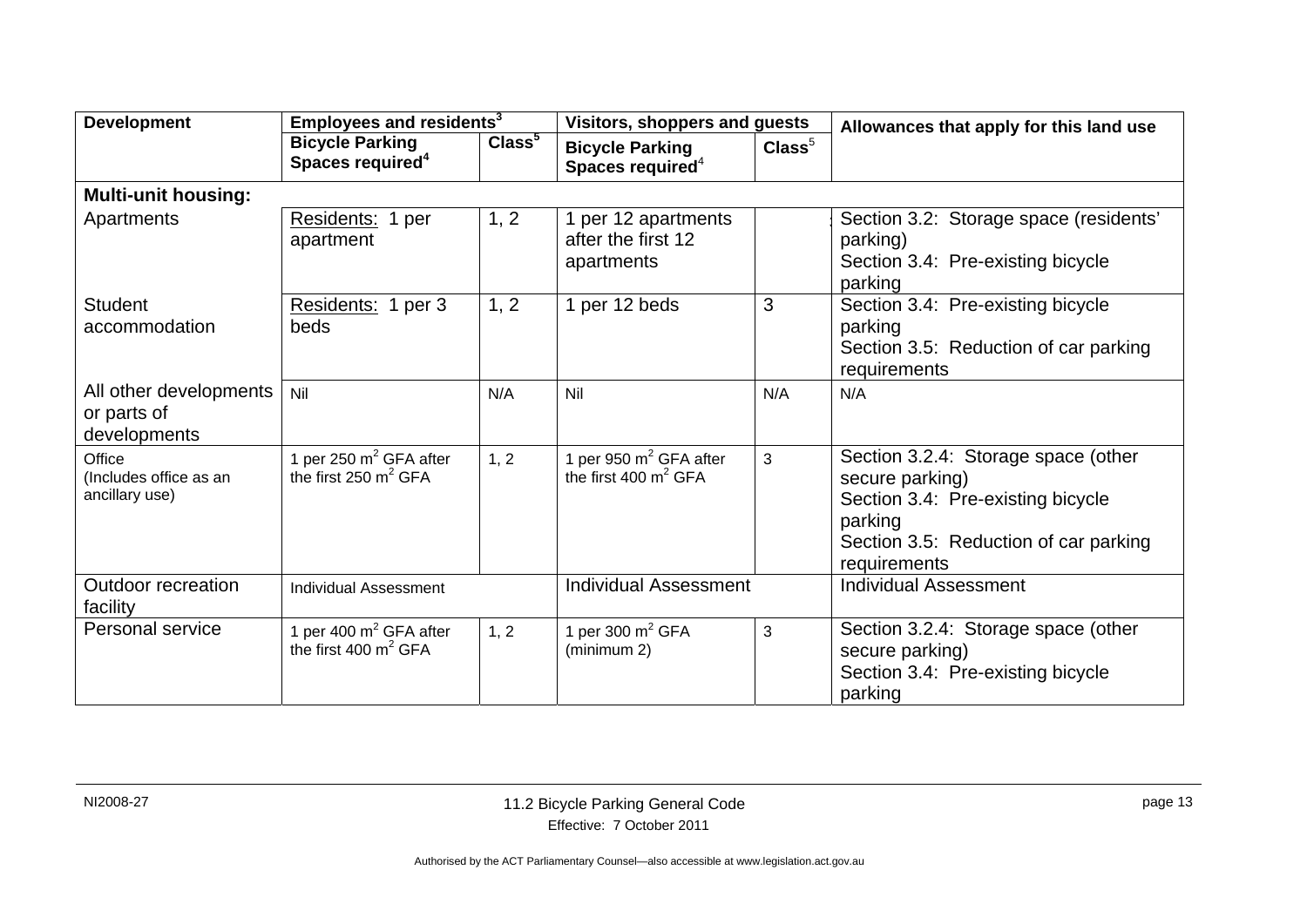| <b>Development</b>                                                                                                                          | Employees and residents <sup>3</sup>                   |                    | Visitors, shoppers and guests                                                          |                  | Allowances that apply for this land use                                                                |  |  |
|---------------------------------------------------------------------------------------------------------------------------------------------|--------------------------------------------------------|--------------------|----------------------------------------------------------------------------------------|------------------|--------------------------------------------------------------------------------------------------------|--|--|
|                                                                                                                                             | <b>Bicycle Parking</b><br>Spaces required <sup>4</sup> | Class <sup>5</sup> | <b>Bicycle Parking</b><br>Spaces required <sup>4</sup>                                 | $\text{Class}^5$ |                                                                                                        |  |  |
| Place of assembly                                                                                                                           | per 1500 seats after the<br>first 1500 seats           | 1, 2, 3            | 1 per 50 seats (minimum<br>2)                                                          | 1, 2, 3          | Section 3.2.4: Storage space (other<br>secure parking)<br>Section 3.4: Pre-existing bicycle<br>parking |  |  |
| Place of worship                                                                                                                            | Nil                                                    | N/A                | 1 per 50 seats                                                                         | 3                | Section 3.4: Pre-existing bicycle<br>parking                                                           |  |  |
| Produce market                                                                                                                              | <b>Individual Assessment</b>                           |                    | <b>Individual Assessment</b>                                                           |                  | <b>Individual Assessment</b>                                                                           |  |  |
| Public agency                                                                                                                               | per 400 $m^2$ GFA after<br>the first 400 $m^2$ GFA     | 1, 2               | 1 per 300 $m^2$ GFA<br>(minimum 2)                                                     | 3                | Section 3.2.4: Storage space (other<br>secure parking)<br>Section 3.4: Pre-existing bicycle<br>parking |  |  |
| Public transport facility                                                                                                                   | <b>Individual Assessment</b>                           |                    | <b>Individual Assessment</b>                                                           |                  | <b>Individual Assessment</b>                                                                           |  |  |
| Religious associated<br>use                                                                                                                 | <b>Individual Assessment</b>                           |                    | <b>Individual Assessment</b>                                                           |                  | <b>Individual Assessment</b>                                                                           |  |  |
| <b>Residential care accommodation:</b><br>(Excludes residential care accommodation land uses covered elsewhere in this table <sup>6</sup> ) |                                                        |                    |                                                                                        |                  |                                                                                                        |  |  |
| Independent living<br>units                                                                                                                 | Residents: 1 per 2<br>independent living<br>units      | 1, 2               | 1 per 12 independent<br>living units after the first<br>12 independent living<br>units |                  | Section 3.2: Storage space (residents'<br>parking)<br>Section 3.4: Pre-existing bicycle<br>parking     |  |  |

<sup>&</sup>lt;sup>6</sup> For example, retirement complex, special care establishment, special care hostel, special dwelling, supportive housing.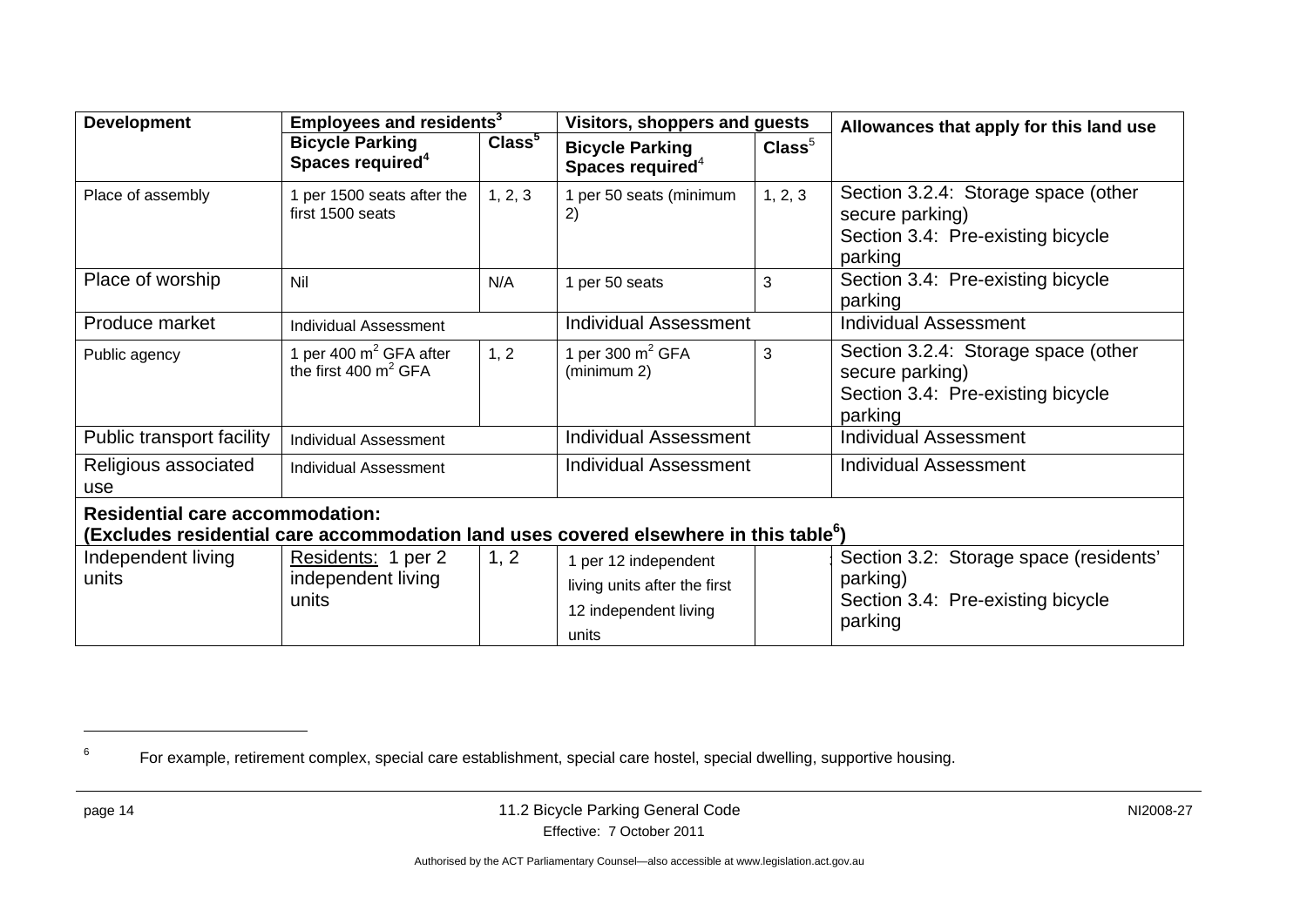| <b>Development</b>                                    | Employees and residents <sup>3</sup>                   |                    | <b>Visitors, shoppers and guests</b>                                                                |                  | Allowances that apply for this land use                                                                |  |  |
|-------------------------------------------------------|--------------------------------------------------------|--------------------|-----------------------------------------------------------------------------------------------------|------------------|--------------------------------------------------------------------------------------------------------|--|--|
|                                                       | <b>Bicycle Parking</b><br>Spaces required <sup>4</sup> | Class <sup>5</sup> | <b>Bicycle Parking</b><br>Spaces required <sup>4</sup>                                              | $\text{Class}^5$ |                                                                                                        |  |  |
| <b>Student</b><br>accommodation                       | Residents: 1 per 3<br>beds                             | 1, 2               | 1 per 12 beds                                                                                       | 3                | Section 3.4: Pre-existing bicycle<br>parking<br>Section 3.5: Reduction of car parking<br>requirements  |  |  |
| All other developments<br>or parts of<br>developments | 1 per 10 beds after<br>the first 10 beds               | 1, 2               | 1 per 15 beds after<br>the first 15 beds                                                            | 3                | Section 3.2.4: Storage space (other<br>secure parking)<br>Section 3.4: Pre-existing bicycle<br>parking |  |  |
| Restaurant                                            | 1 per 400 $m^2$ GFA after<br>the first 400 $m^2$ GFA   | 1, 2               | 1 per 200 $m^2$ GFA after<br>the first 200 $m^2$ GFA<br>(minimum 2)                                 | 3                | Section 3.2.4: Storage space (other<br>secure parking)<br>Section 3.4: Pre-existing bicycle<br>parking |  |  |
| <b>Retirement complex:</b>                            |                                                        |                    |                                                                                                     |                  |                                                                                                        |  |  |
| Independent living<br>units                           | Residents: 1 per 2<br>independent living<br>units      | 1, 2               | 12<br>per<br>independent<br>living units after<br>first<br>12<br>the<br>independent<br>living units |                  | Section 3.2: Storage space (residents'<br>parking)<br>Section 3.4: Pre-existing bicycle<br>parking     |  |  |
| All other developments<br>or parts of<br>developments | per 10 beds after<br>the first 10 beds                 | 1, 2               | 1 per 15 beds after<br>the first 15 beds                                                            | 3                | Section 3.2.4: Storage space (other<br>secure parking)<br>Section 3.4: Pre-existing bicycle<br>parking |  |  |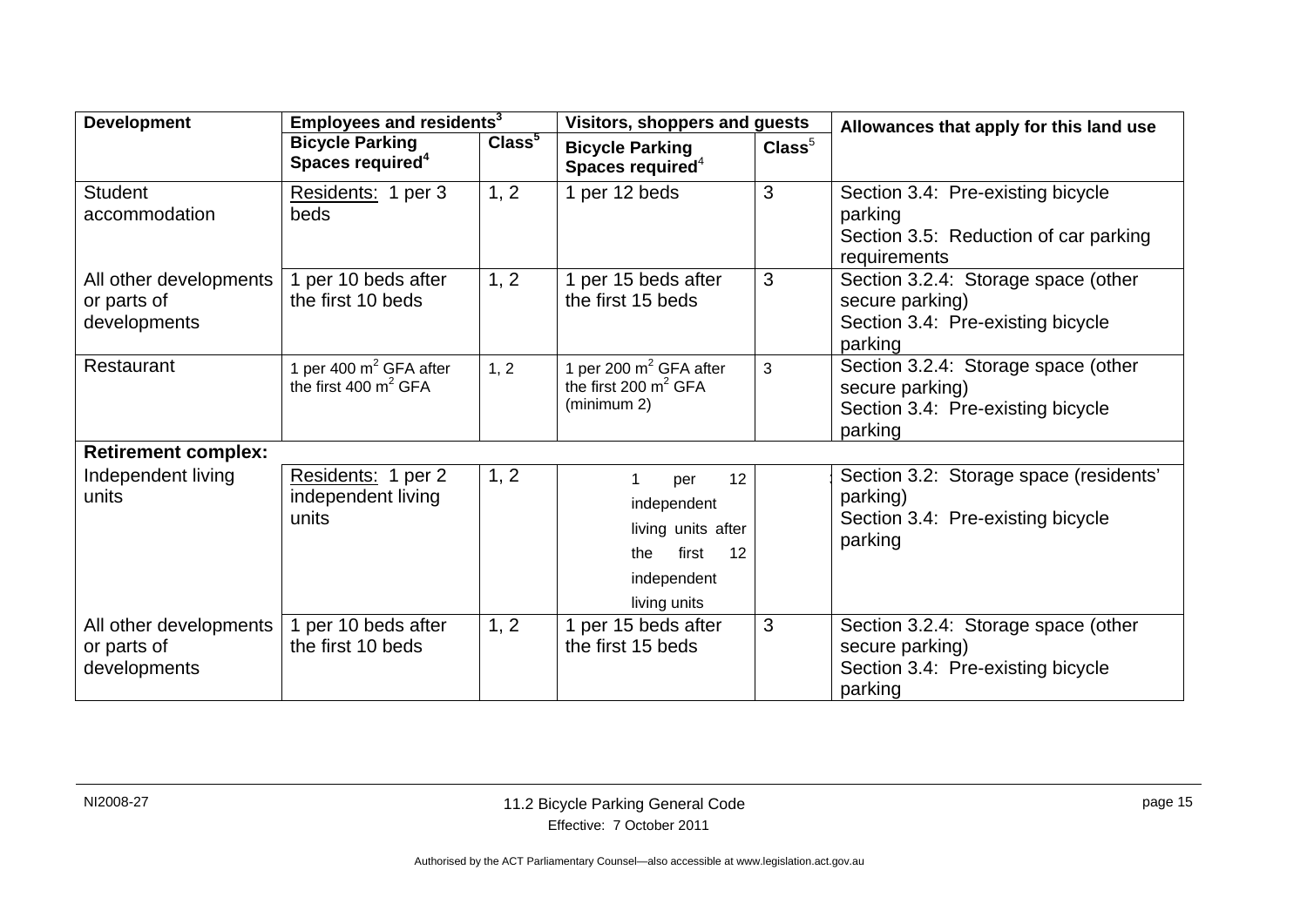| <b>Development</b>                                                                                                        | Employees and residents <sup>3</sup>                          |                    | Visitors, shoppers and guests                                                          |                  | Allowances that apply for this land use                                                                |  |
|---------------------------------------------------------------------------------------------------------------------------|---------------------------------------------------------------|--------------------|----------------------------------------------------------------------------------------|------------------|--------------------------------------------------------------------------------------------------------|--|
|                                                                                                                           | <b>Bicycle Parking</b><br>Spaces required <sup>4</sup>        | Class <sup>5</sup> | <b>Bicycle Parking</b><br>Spaces required <sup>4</sup>                                 | $\text{Class}^5$ |                                                                                                        |  |
| Shop:<br>(Includes a shop as an Ancillary Use)<br>(Excludes shop land uses covered elsewhere in this table <sup>7</sup> ) |                                                               |                    |                                                                                        |                  |                                                                                                        |  |
| Department store                                                                                                          | 1 per 1750 $m^2$ GFA after<br>the first 1750 $m^2$ GFA        | 1, 2               | 1 per 1000 $m^2$ GFA<br>(minimum 2)                                                    | 3                | Section 3.2.4: Storage space (other<br>secure parking)<br>Section 3.4: Pre-existing bicycle<br>parking |  |
| All other developments<br>or parts of<br>developments                                                                     | 1 per 500 m <sup>2</sup> GFA after<br>the first 500 $m^2$ GFA | 1, 2               | 1 per 300 $m^2$ GFA<br>(minimum 2)                                                     | 3                | Section 3.2.4: Storage space (other<br>secure parking)<br>Section 3.4: Pre-existing bicycle<br>parking |  |
| <b>Special care</b>                                                                                                       |                                                               |                    |                                                                                        |                  |                                                                                                        |  |
| establishment:                                                                                                            |                                                               |                    |                                                                                        |                  |                                                                                                        |  |
| Independent living<br>units                                                                                               | Residents: 1 per 2<br>independent living<br>units             | 1, 2               | 1 per 12 independent<br>living units after the first<br>12 independent living<br>units |                  | Section 3.2: Storage space (residents'<br>parking)<br>Section 3.4: Pre-existing bicycle<br>parking     |  |
| All other developments<br>or parts of<br>developments                                                                     | per 10 beds after<br>the first 10 beds                        | 1, 2               | 1 per 15 beds after<br>the first 15 beds                                               | 3                | Section 3.2.4: Storage space (other<br>secure parking)<br>Section 3.4: Pre-existing bicycle<br>parking |  |

 $<sup>7</sup>$  For example, bulky goods retailing, personal service, supermarket, take-away food shop.</sup>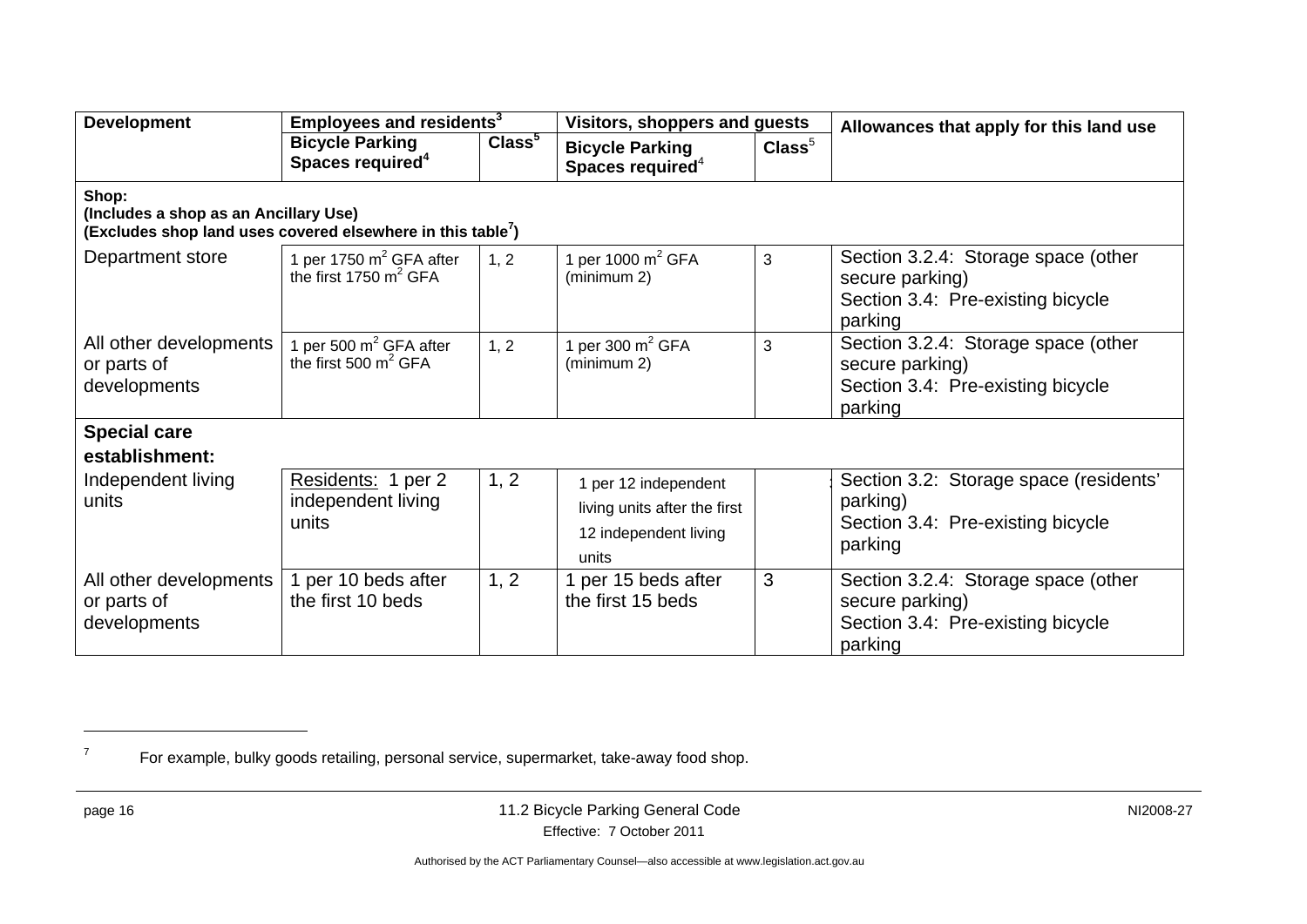| <b>Development</b>                                    | Employees and residents <sup>3</sup>                   |                    | Visitors, shoppers and guests                                                                       |                  | Allowances that apply for this land use                                                                |  |  |
|-------------------------------------------------------|--------------------------------------------------------|--------------------|-----------------------------------------------------------------------------------------------------|------------------|--------------------------------------------------------------------------------------------------------|--|--|
|                                                       | <b>Bicycle Parking</b><br>Spaces required <sup>4</sup> | Class <sup>5</sup> | <b>Bicycle Parking</b><br>Spaces required <sup>4</sup>                                              | $\text{Class}^5$ |                                                                                                        |  |  |
| <b>Special care hostel:</b>                           |                                                        |                    |                                                                                                     |                  |                                                                                                        |  |  |
| Independent living<br>units                           | Residents: 1 per 2<br>independent living<br>units      | 1, 2               | 12<br>per<br>independent<br>living units after<br>first<br>12<br>the<br>independent<br>living units |                  | Section 3.2: Storage space (residents'<br>parking)<br>Section 3.4: Pre-existing bicycle<br>parking     |  |  |
| All other developments<br>or parts of<br>developments | 1 per 10 beds after<br>the first 10 beds               | 1, 2               | 1 per 15 beds after<br>the first 15 beds                                                            | 3                | Section 3.2.4: Storage space (other<br>secure parking)<br>Section 3.4: Pre-existing bicycle<br>parking |  |  |
| <b>Special dwelling:</b>                              |                                                        |                    |                                                                                                     |                  |                                                                                                        |  |  |
| <b>Student</b><br>accommodation                       | Residents: 1 per 3<br>beds                             | 1, 2               | 1 per 12 beds                                                                                       | 3                | Section 3.4: Pre-existing bicycle<br>parking<br>Section 3.5: Reduction of car parking<br>requirements  |  |  |
| All other developments<br>or parts of<br>developments | 1 per 10 beds after<br>the first 10 beds               | 1, 2               | 1 per 15 beds after<br>the first 15 beds                                                            | 3                | Section 3.2.4: Storage space (other<br>secure parking)<br>Section 3.4: Pre-existing bicycle<br>parking |  |  |
| Supermarket                                           | 1 per 750 $m^2$ GFA after<br>the first 750 $m^2$ GFA   | 1, 2               | 1 per 300 $m^2$ GFA<br>(minimum 2)                                                                  | 3                | Section 3.2.4: Storage space (other<br>secure parking)<br>Section 3.4: Pre-existing bicycle<br>parking |  |  |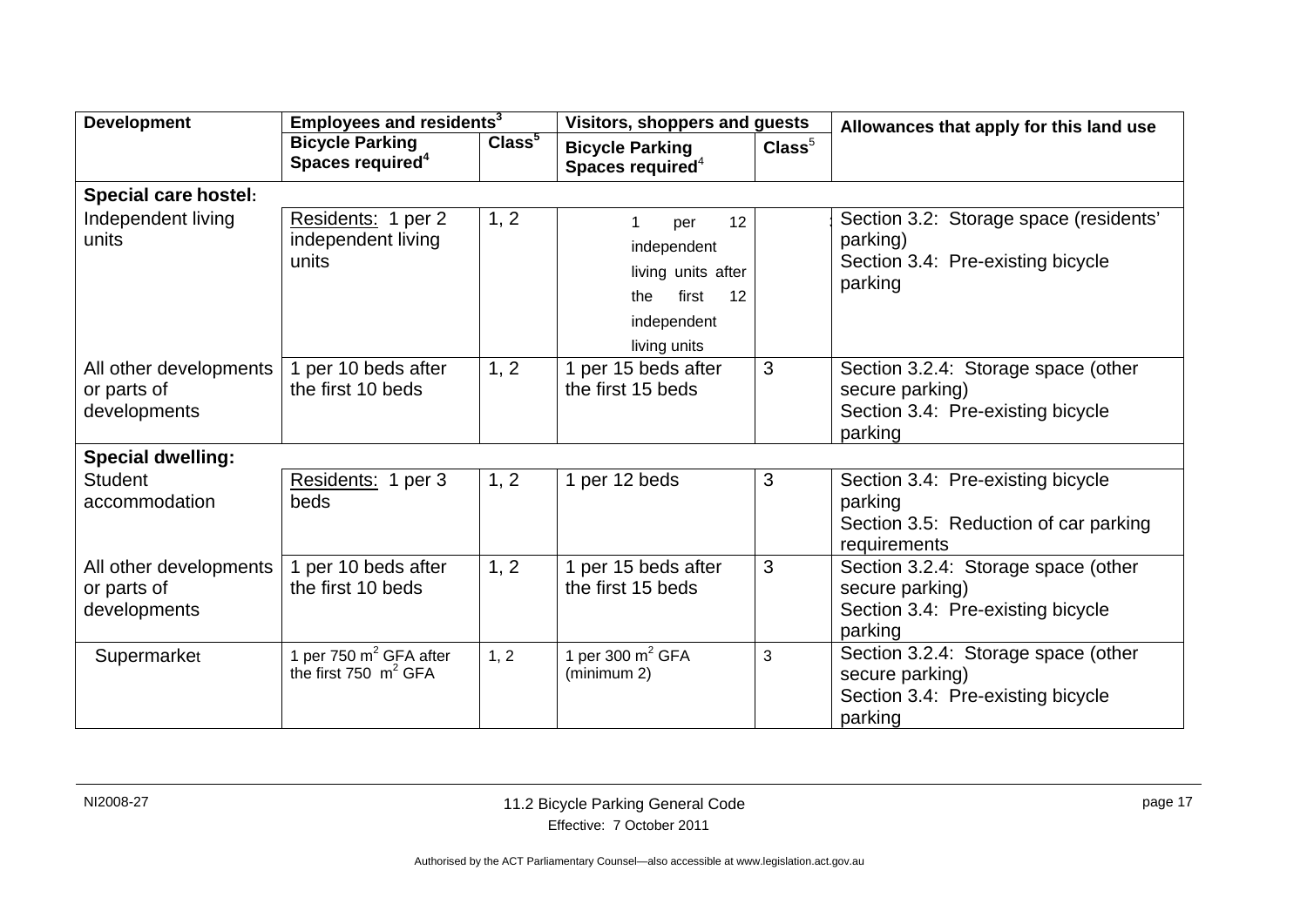| <b>Development</b>                                    | Employees and residents <sup>3</sup>                     |                    | Visitors, shoppers and guests                                                                 |                  | Allowances that apply for this land use                                                                |  |
|-------------------------------------------------------|----------------------------------------------------------|--------------------|-----------------------------------------------------------------------------------------------|------------------|--------------------------------------------------------------------------------------------------------|--|
|                                                       | <b>Bicycle Parking</b><br>Spaces required <sup>4</sup>   | Class <sup>5</sup> | <b>Bicycle Parking</b><br>Spaces required $4$                                                 | $\text{Class}^5$ |                                                                                                        |  |
| <b>Supportive housing:</b>                            |                                                          |                    |                                                                                               |                  |                                                                                                        |  |
| <b>Student</b><br>accommodation                       | Residents: 1 per 3<br>beds                               | 1, 2               | 1 per 12 beds                                                                                 | 3                | Section 3.4: Pre-existing bicycle<br>parking<br>Section 3.5: Reduction of car parking<br>requirements  |  |
| Independent living<br>units                           | Residents: 1 per 2<br>independent living<br>units        |                    | 12 independent<br>per<br>living units after the first<br>independent<br>12<br>living<br>units |                  | Section 3.2: Storage space (residents'<br>parking)<br>Section 3.4: Pre-existing bicycle<br>parking     |  |
| All other developments<br>or parts of<br>developments | 1 per 10 beds after<br>the first 10 beds                 | 1, 2               | 1 per 15 beds after<br>the first 15 beds                                                      | 3                | Section 3.2.4: Storage space (other<br>secure parking)<br>Section 3.4: Pre-existing bicycle<br>parking |  |
| Take-away food shop                                   | 1 per 250 $m^2$ GFA after<br>the first 250 $m^2$ GFA     | 1, 2               | 1 per 100 $m^2$ GFA<br>(minimum 2)                                                            | 3                | Section 3.2.4: Storage space (other<br>secure parking)<br>Section 3.4: Pre-existing bicycle<br>parking |  |
| <b>Tourist facility</b>                               | <b>Individual Assessment</b>                             |                    | <b>Individual Assessment</b>                                                                  |                  | <b>Individual Assessment</b>                                                                           |  |
| Tourist resort                                        | Individual Assessment                                    |                    | <b>Individual Assessment</b>                                                                  |                  | <b>Individual Assessment</b>                                                                           |  |
| Veterinary hospital                                   | 1 per 8 practitioners after<br>the first 8 practitioners | 1, 2               | 1 per 8 practitioners after<br>the first 8 practitioners                                      | 3                | Section 3.2.4: Storage space (other<br>secure parking)<br>Section 3.4: Pre-existing bicycle<br>parking |  |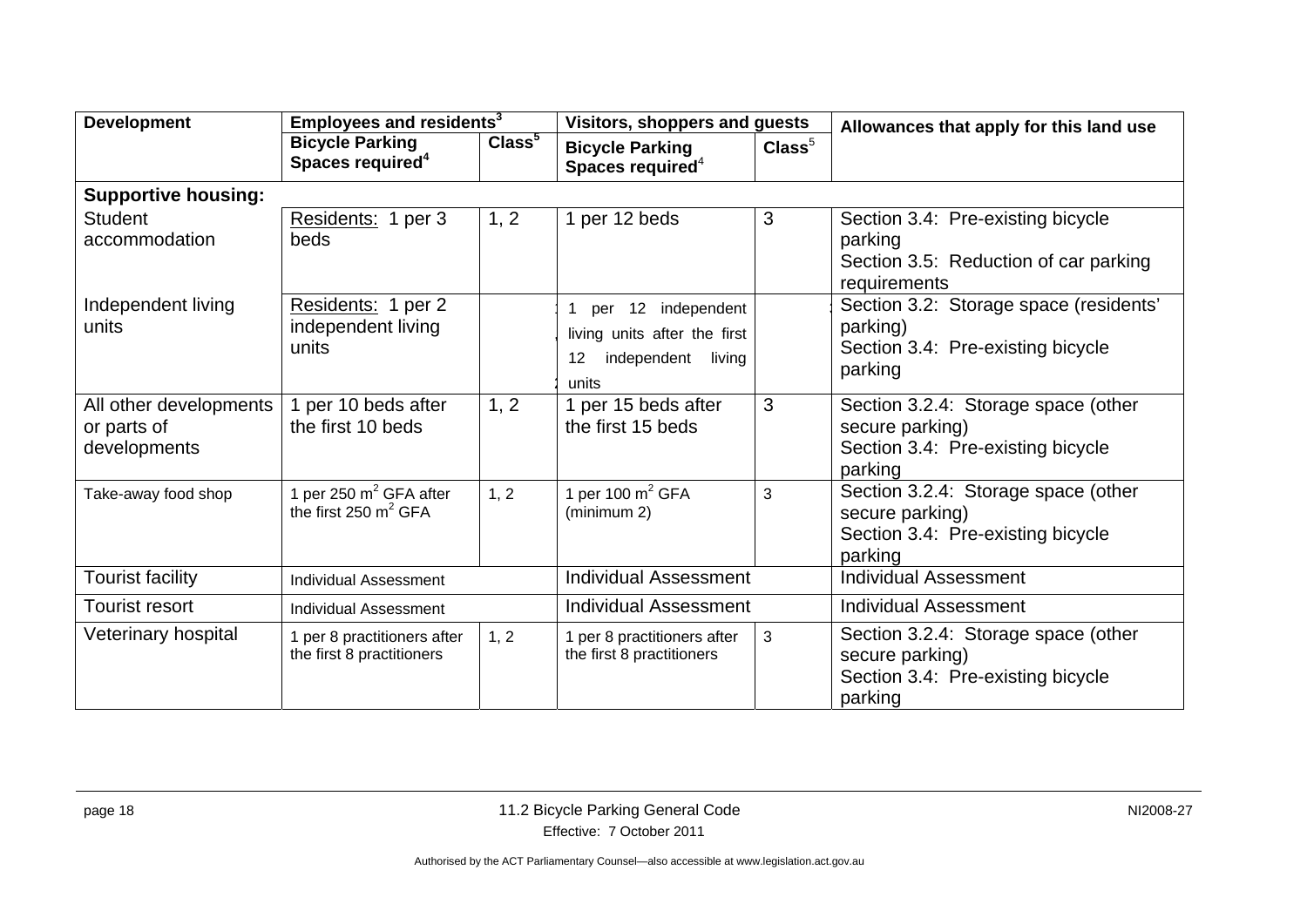# <span id="page-22-0"></span>**3.2 Allowance: Storage space (residents' parking)**

#### <span id="page-22-1"></span>**3.2.1 Objectives**

- a) To allow flexibility in how space suitable for bicycle parking is provided in residential developments, while ensuring the needs of cyclists are met.
- b) To ensure requirements to install bicycle parking do not impose an unreasonable cost burden on developers.

#### <span id="page-22-2"></span>**3.2.2 Background**

Many apartment and similar developments provide secure general-purpose storage space for residents, such as storage lockers in basements. Where the storage space is secure, suitably shaped and accessible by bicycles, it can be easily used for bicycle parking. This section recognises this by not requiring dedicated resident Bicycle Parking Spaces to be provided where suitable storage space is provided.

#### <span id="page-22-3"></span>**3.2.3 Standards**

This section applies only to those developments shown as having access to this allowance in Table 2.

An apartment or independent living unit does not contribute to the requirement for Residents' Bicycle Parking Spaces specified in Table 2 where:

- a) it includes secure storage space accessible only to residents of that apartment or independent living unit; and
- b) the secure storage space contains an unobstructed envelope with minimum dimensions of 1.8 m long, 0.7 m wide and 1.1 m high; and
- c) the storage space with that envelope meets the design requirements specified at Part 4 of the Code.

#### <span id="page-22-4"></span>**3.2.4 Guidance**

Other Codes contain requirements for the design and quantity of storage space, for example the Commercial and Residential Zones Development Codes. These requirements need to be taken into account when using this allowance.

# <span id="page-22-5"></span>**3.3 Allowance: Storage space (other secure parking)**

#### <span id="page-22-6"></span>**3.3.1 Objectives**

- a) To allow flexibility in how bicycle parking is provided in small destination developments, while ensuring the needs of cyclists are met.
- b) To ensure requirements to install bicycle parking do not impose an unreasonable cost burden on developers.

#### <span id="page-22-7"></span>**3.3.2 Background**

Many commercial developments provide secure general-purpose storage space for tenants, such as storage rooms under stairs. For smaller developments where this storage space is suitably accessible and shaped, it can be used by employees to park their bicycles. Similarly, commercial accommodation providers often have guest baggage storage facilities which can be used to store a small number guest and employee bicycles. This section recognises this by not requiring dedicated secure Bicycle Parking Facilities where suitable general-purpose storage space is provided and the quantity of secure parking required is small.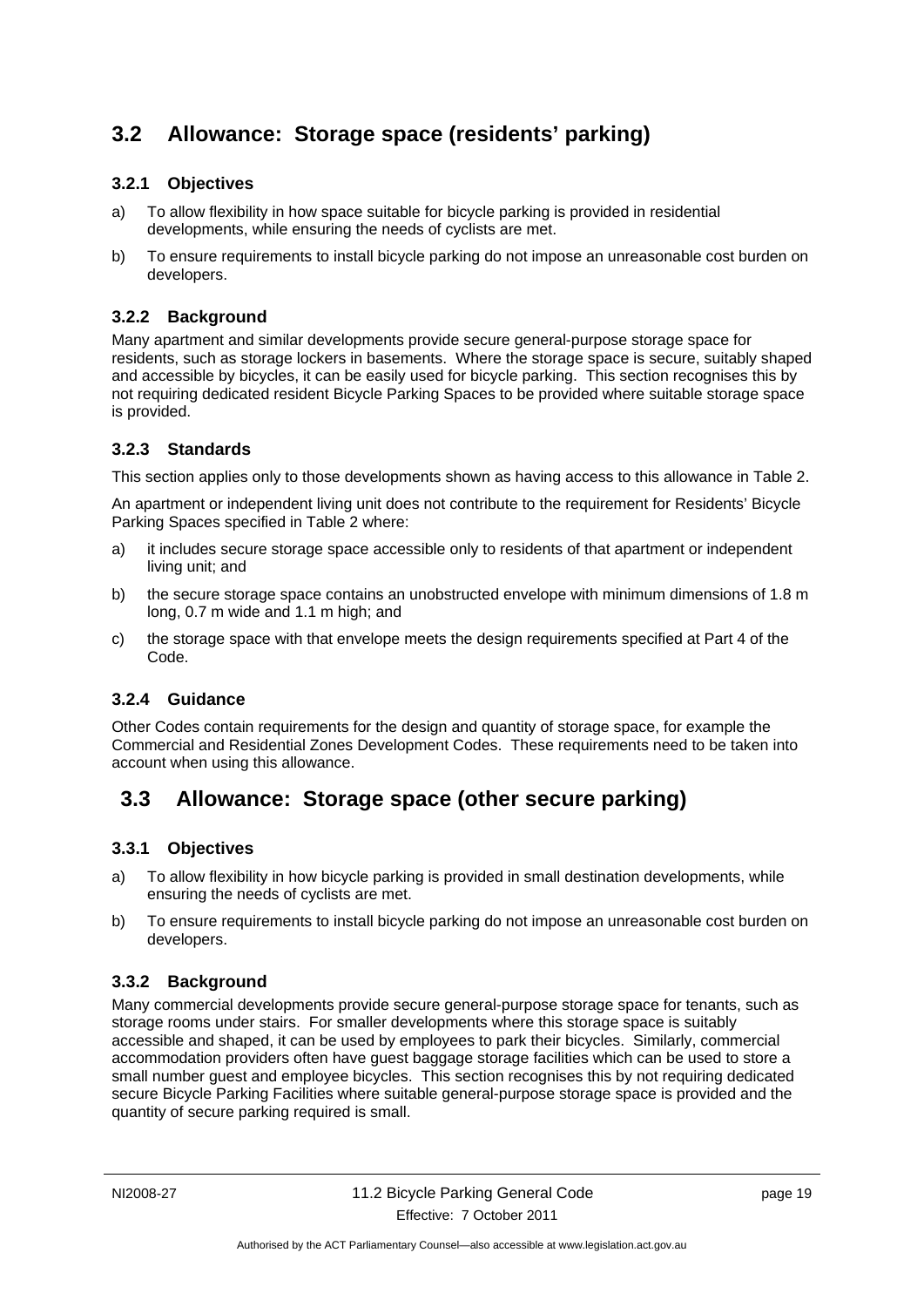#### <span id="page-23-0"></span>**3.3.3 Standards**

This section applies only to those developments shown as having access to this allowance in Table 2.

Where the requirement for Class 1 and 2 Bicycle Parking Spaces calculated using Table 2 is four Bicycle Parking Spaces or fewer, storage space may be substituted for some or all of the required Class 1 and 2 Bicycle Parking Spaces. To be eligible, storage space must be:

- a) secure; and
- b) on site; and
- c) contain an unobstructed envelope with minimum dimensions of 1.8 m long, 0.7 m wide and 1.1 m high for each Bicycle Parking Space substituted; and
- <span id="page-23-1"></span>d) meet the design requirements specified at Part 4 of the Guidelines.

### **3.4 Allowance: Pre-existing bicycle parking**

#### <span id="page-23-2"></span>**3.4.1 Objectives**

a) To avoid unnecessary duplication of pre-existing bicycle parking.

#### <span id="page-23-3"></span>**3.4.2 Background**

In many commercial zones, the ACT Government has previously provided suitable Bicycle Rail Bicycle Parking Facilities. In these cases, further Bicycle Rails may not be required to meet demand. In the case of redevelopments, existing bicycle parking may be able to be retained. This section allows flexibility in such cases.

#### <span id="page-23-4"></span>**3.4.3 Standards**

This section applies only to those developments shown as having access to this allowance in Table 2.

When calculating the required provision of Bicycle Parking Spaces in accordance with Table 2, preexisting Bicycle Parking Spaces may be counted towards meeting the requirements provided that:

- a) the pre-existing Bicycle Parking Spaces are of the same Class as the required Bicycle Parking Spaces; and
- b) the pre-existing Bicycle Parking Spaces and the Bicycle Parking Facility they are contained in is fully compliant with the requirements of Part 4 of these Code; and
- c) the pre-existing Bicycle Parking Spaces are within the development, or where located off-site, meet the requirements for off-site provision of Bicycle Parking Spaces in section 4.8; and
- d) the pre-existing Bicycle Parking Facility can be demonstrated to have spare capacity equal to the number of Bicycle Parking Spaces to be counted towards the requirements of Table 2.

#### <span id="page-23-5"></span>**3.4.4 Guidance**

a) Where pre-existing Bicycle Parking Facilities would otherwise meet the requirements of this section but are not compliant with Part 4 of this Code, upgrading the pre-existing Bicycle Parking Facilities may be less costly than constructing a new Bicycle Parking Facility.

# <span id="page-23-6"></span>**3.5 Allowance: Reduction of car parking requirements**

#### <span id="page-23-7"></span>**3.5.1 Objectives**

a) To provide flexibility in cases where a development's users would be better served by a higher level of bicycle parking but do not require the normally mandated level of car parking.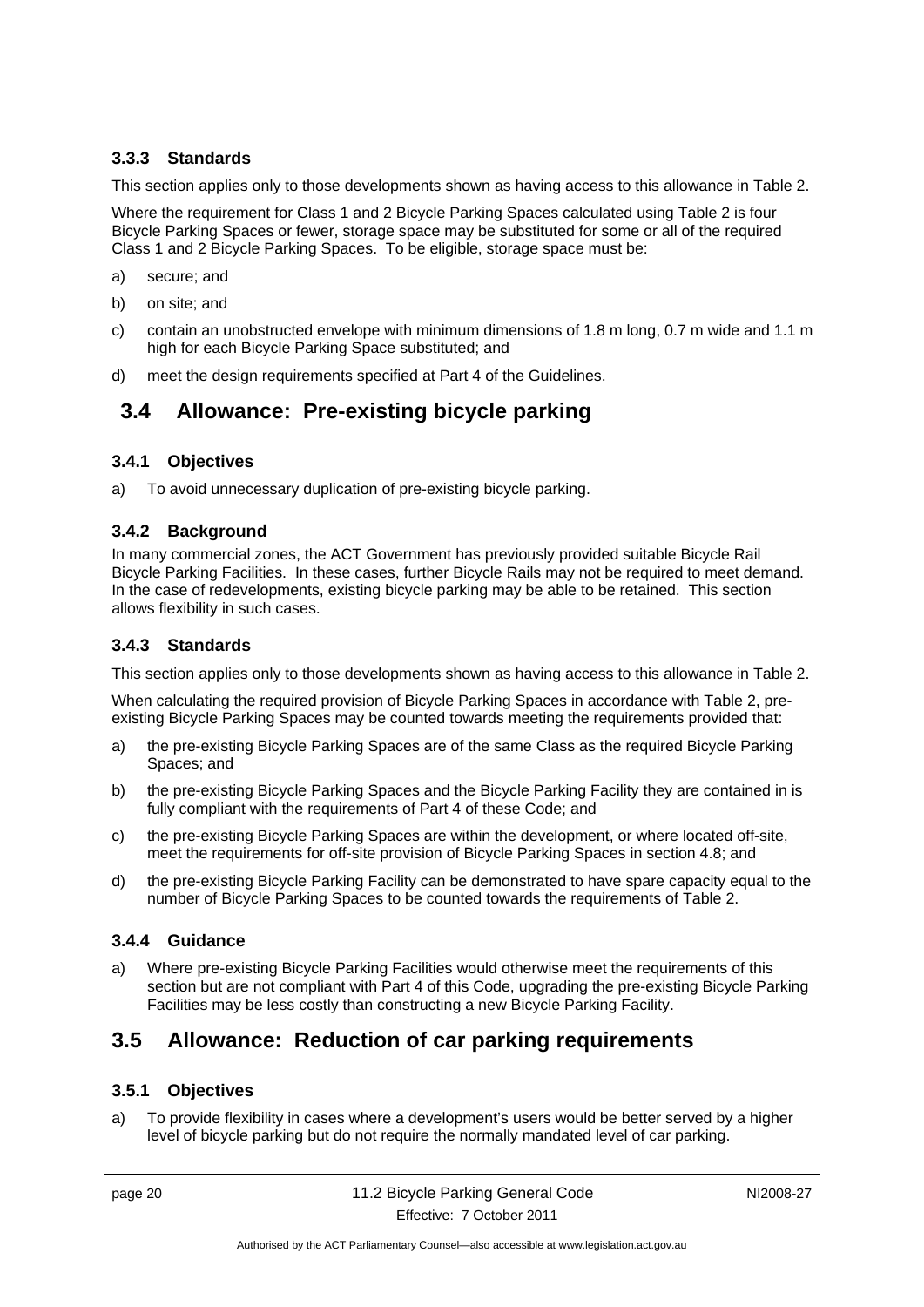#### <span id="page-24-0"></span>**3.5.2 Background**

Some groups have higher rates of bicycle use and lower rates of car use than the general population (for example, university students). For developments catering to these groups, flexibility is required for developers to be able to provide additional Bicycle Parking Spaces, but fewer car parking spaces than is normally required.

#### <span id="page-24-1"></span>**3.5.3 Standards**

This section applies only to those developments shown as having access to this allowance in Table 2.

Provision of additional Bicycle Parking Spaces above the minimum number specified in Table 2 will allow for a reduction in the requirement to provide car parking as follows:

- a) For each additional four Class 1 or 2 Bicycle Parking Spaces provided, the provision of car parking spaces calculated using the *Parking and Vehicular Access General Code* may be reduced by one space, up to a maximum of 5% of the total number of car parking spaces required.
- b) No substitution is allowed for Class 3 Bicycle Parking Spaces.

#### <span id="page-24-2"></span>**3.5.4 Guidance**

This section does not allow substitution of an additional 5% of spaces.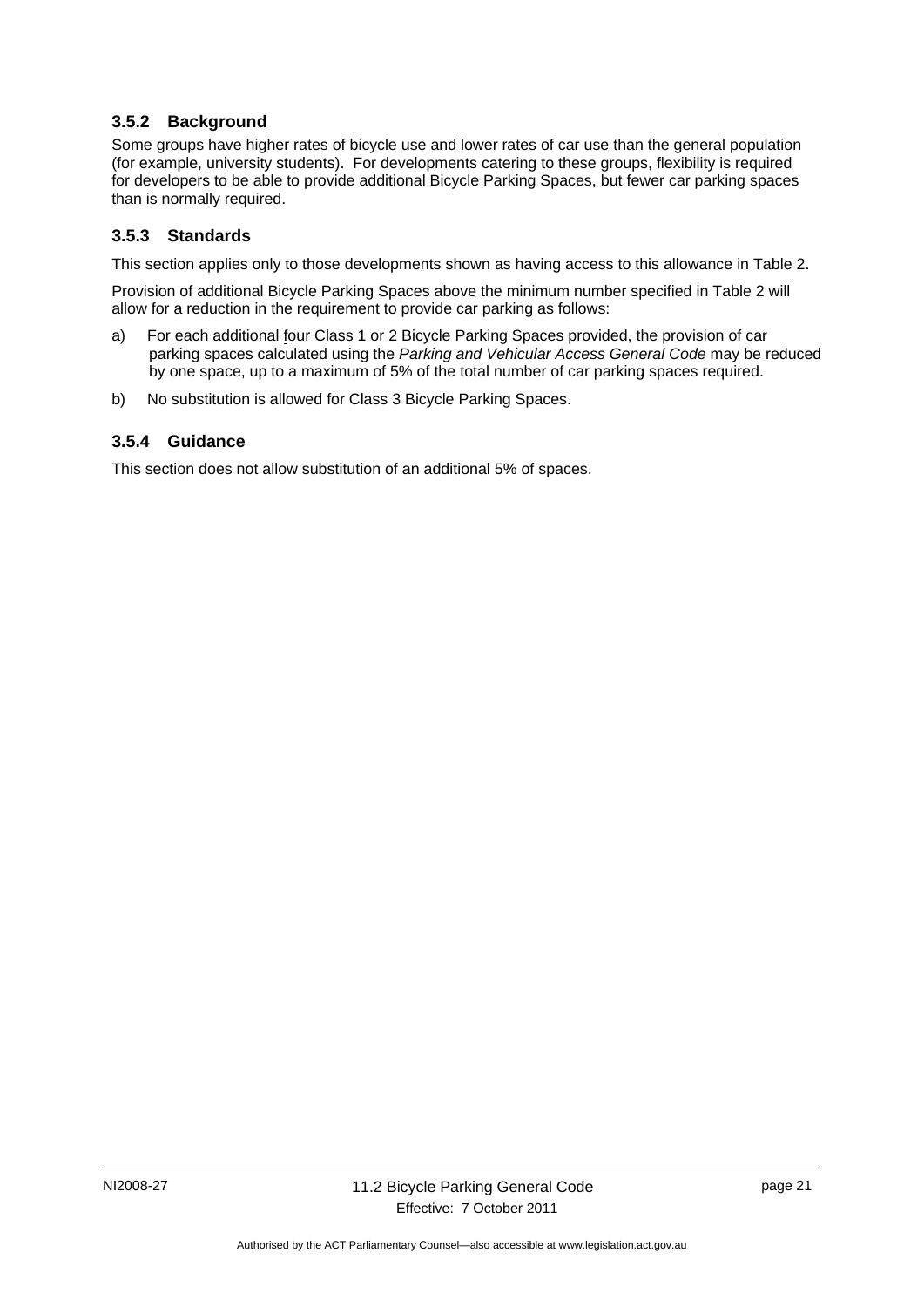# <span id="page-25-0"></span>**4. Design and Location of Bicycle parking Facilities**

# <span id="page-25-1"></span>**4.1 Introduction**

In the past, insufficient priority has been given to the design and location of bicycle parking installations and the facilities they are housed in. The resulting theft of bicycles or accessories, vandalism and inconvenience has been a barrier to cycling and has led to under-utilisation of some bicycle parking. Provision of secure, well-designed and suitably located bicycle parking is necessary if cycling rates are to be increased.

#### <span id="page-25-2"></span>**4.1.1 Different users have different parking needs**

Just as for car trips, different cycling trips have different parking needs. There are two general situations to consider.

- a) *Long-stay parking* (eg residents' parking at apartments and employee parking) requires a high level of physical security to prevent theft or tampering with the bicycle. Because bicycles can be damaged through long exposure to rain, weatherproofing is also important. Convenience, however, is less critical.
- b) For *short-stay parking* (eg shoppers and visitors), convenience is the critical issue. A lower level of physical security is required, provided physical security is supplemented by placing installations in locations with good natural surveillance, for example in visible locations with frequent pedestrian traffic. Weatherproofing is preferable but not necessary.

#### <span id="page-25-3"></span>**4.1.2 Types of Bicycle Parking Facilities**

There are four types of Bicycle Parking Facility, each suitable for different user groups and situations. Table 3 outlines the features of each type and links this to the security classes used in Part 3 of this Code.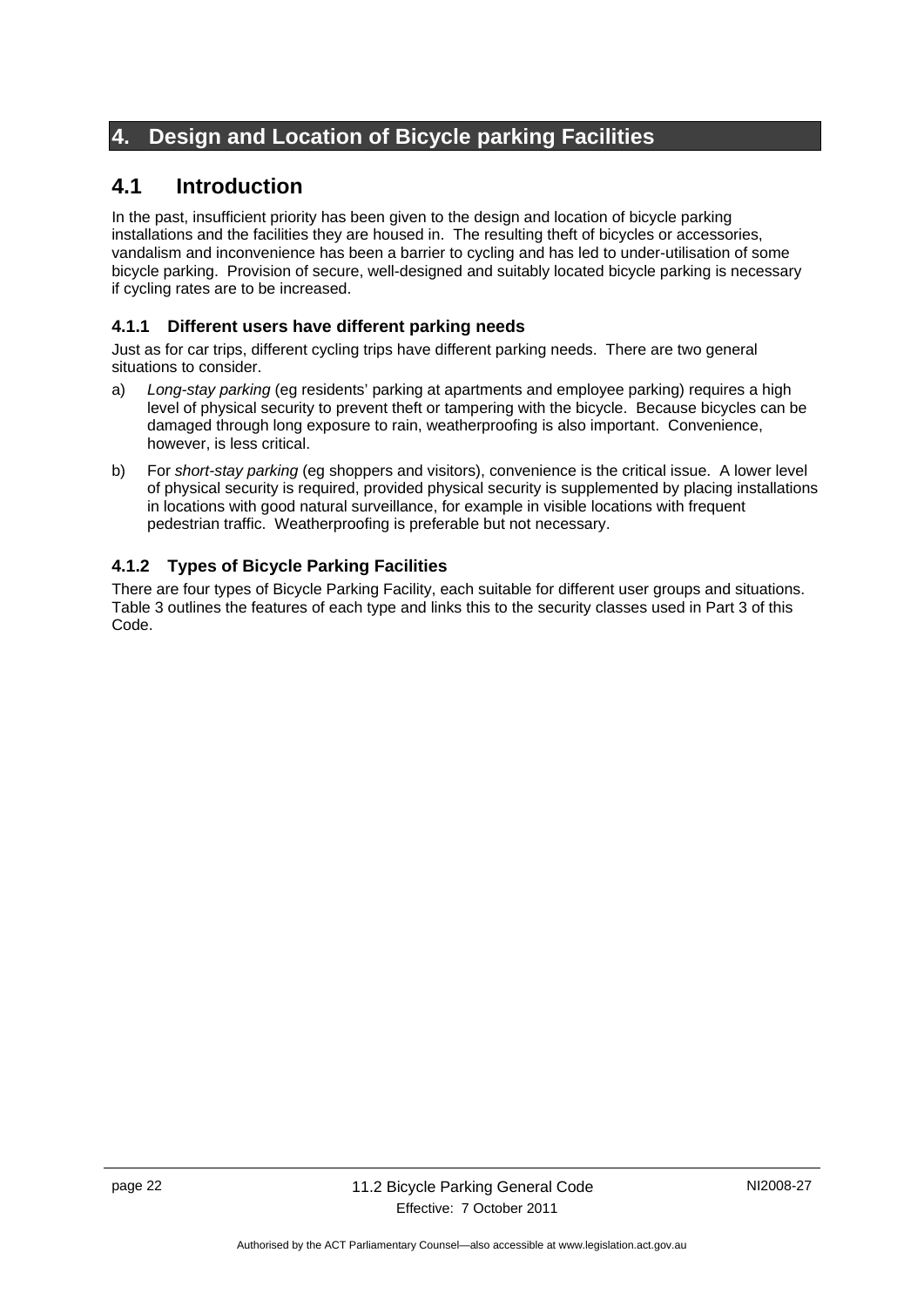#### **Table 3 – Types of Bicycle Parking Facilities**

| <b>Type</b>                      | <b>Description</b>                                                                                                                                        | <b>Physical</b><br>security | Long/<br>short<br>stay | <b>Class</b> | <b>Suitable for</b>                                                                                        |
|----------------------------------|-----------------------------------------------------------------------------------------------------------------------------------------------------------|-----------------------------|------------------------|--------------|------------------------------------------------------------------------------------------------------------|
| <b>Bicycle</b><br>Locker         | Fully enclosed individual lockers                                                                                                                         | High                        | Long                   |              | Apartment residents<br>$\bullet$<br>Bike and ride commuters at public transport                            |
|                                  |                                                                                                                                                           |                             |                        |              | interchanges<br>Guests at motels, serviced apartments                                                      |
| <b>Bicycle</b><br>Enclosure      | Locked cages or compounds containing Bicycle Rail<br>installations as described below. Communal access using<br>duplicated keys or electronic swipe cards | Medium                      | Long                   | 2            | Apartment residents<br>$\bullet$<br>Regular employees or students<br>Guests at motels, serviced apartments |
| <b>Bicycle Rail</b>              | Installations such as metal hoops and rails which support<br>the bicycle and to which the bicycle frame and both wheels<br>can be locked                  | Low                         | Short                  | 3            | <b>Shoppers</b><br>$\bullet$<br>Visitors to offices and apartments                                         |
| Supervised<br>Parking<br>Station | High capacity facilities with constant security supervision,<br>typically available to the public.                                                        | High                        | <b>Both</b>            | All          | All users<br>$\bullet$                                                                                     |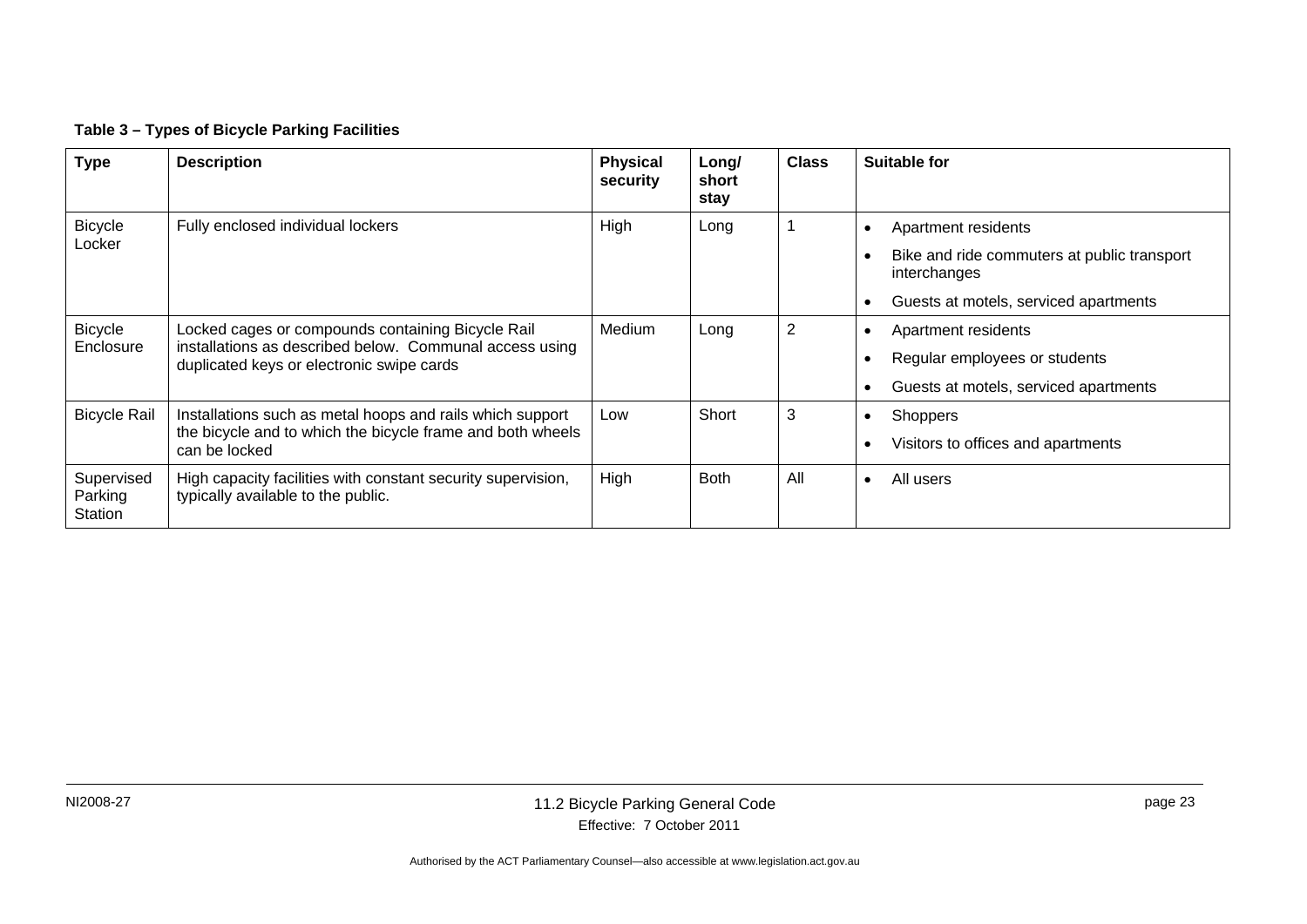#### <span id="page-27-0"></span>**4.1.3 Location of Bicycle Parking Facilities**

The two key location issues for Bicycle Parking Facilities are security and convenience. For users to feel secure, physical security needs to be supplemented by placing installations in locations with good natural surveillance, for example in visible locations with frequent pedestrian traffic or visible from a distance.

If Bicycle Parking Facilities are not conveniently located cyclists will ignore the facilities and continue the insecure and unsafe practice of locking bicycles to railings, posts, parking meters etc. Short-stay parking, in particular, needs to be very convenient if it is to be effective. Bicycle Parking Facilities are more effective if provided in small clusters close to various destinations rather than as one large parking area.

Experience has shown that:

- a) Long-stay parking should generally be provided no more than 100 metres from the cyclist's destination; and
- b) Short-stay parking should be placed every 30 metres throughout on-street shopping areas or in small clusters near the entrances to major destination buildings.

# <span id="page-27-1"></span>**4.2 Design and location requirements for bicycle parking**

#### <span id="page-27-2"></span>**4.2.1 Objectives**

a) To ensure bicycle parking is safe, secure, convenient and meets the needs of a wide range of cyclists.

#### <span id="page-27-3"></span>**4.2.2 Standards**

All Bicycle Parking Spaces provided to meet the requirements of Part 3 of this Code, including storage space provided in lieu of Bicycle Parking Spaces, must meet the requirements of section 4.3.

- a) All Class 1 Bicycle Parking Spaces provided to meet the requirements of Part 3 of this Code must be either:
	- i) Bicycle Lockers designed in accordance with section 4.4 of the Code; or
	- ii) Part of a Supervised Parking Station designed in accordance with section 4.7of the Code.
	- All Class 2 Bicycle Parking Spaces provided to meet the requirements of Part 3 of this Code must be either:
	- iii) Bicycle Enclosures designed in accordance with section 4.5 of this Code; or
	- iv) Part of a Supervised Parking Station designed in accordance with section 4.7 of this Code.
	- All Class 3 Bicycle Parking Spaces provided to meet the requirements of Part 3 of this Code must be either:
	- v) Bicycle Rails designed in accordance with section 4.6 of this Code; or
	- vi) Part of a Supervised Parking Station designed in accordance with section 4.7 of this Code.

Any Bicycle Parking Spaces provided to meet the requirements of Part 3 of this Code, excluding storage space provided in lieu of Bicycle Parking Spaces, may be provided off-site in accordance with section 4.8.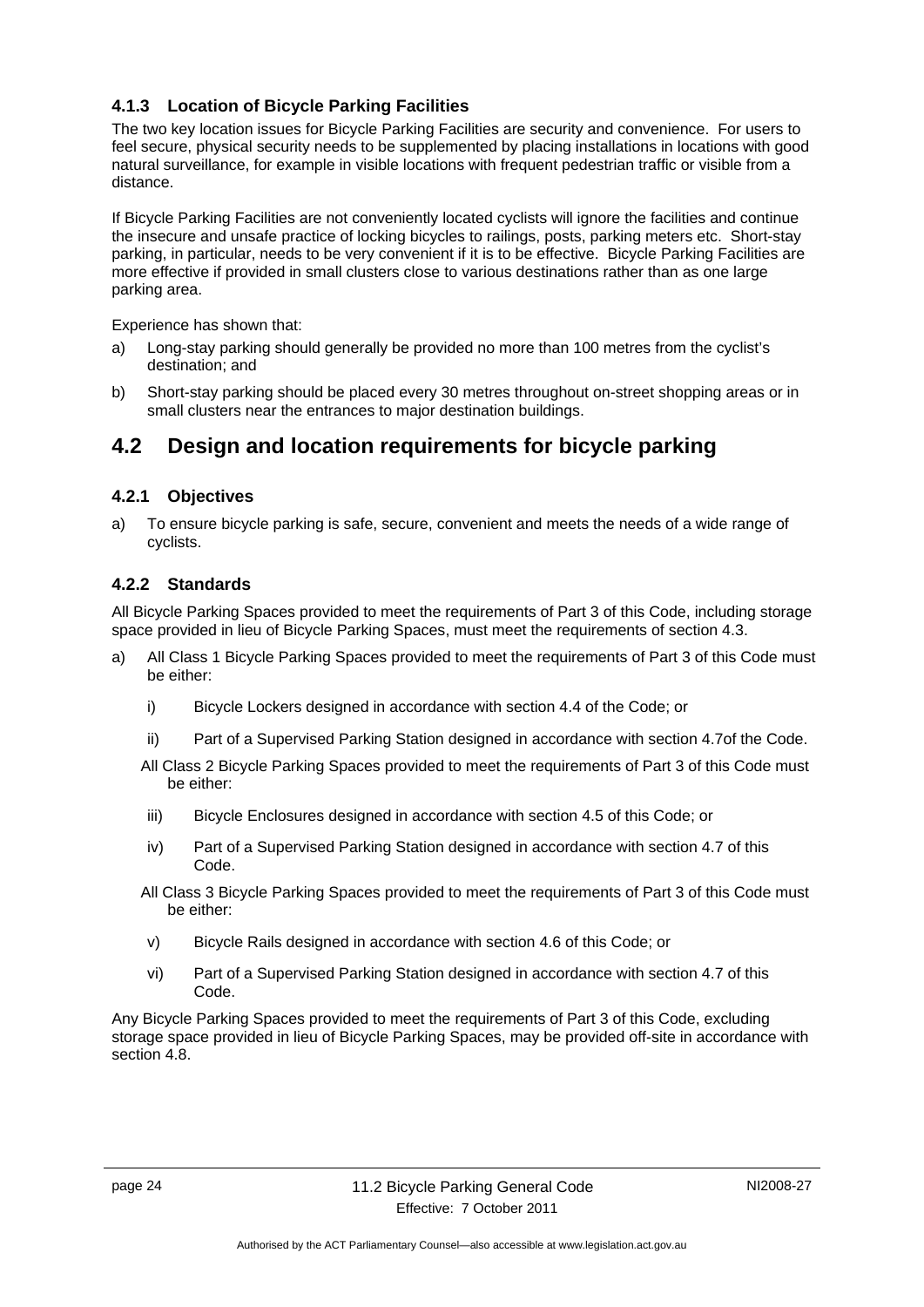# <span id="page-28-0"></span>**4.3 Requirements applicable to all Bicycle Parking Facilities**

#### <span id="page-28-1"></span>**4.3.1 Objectives**

a) To ensure bicycle parking is safe, secure, convenient and meets the needs of a wide range of cyclists.

#### <span id="page-28-2"></span>**4.3.2 Standards**

All Bicycle Parking Spaces provided to meet the requirements of Part 3 of this Code, and the Bicycle Parking Facilities they are contained in, including storage space provided in lieu of providing Bicycle Parking Spaces, must:

- a) be accessible from a road, driveway or footpath via a Bicycle-Friendly Access Path; and
- b) be located outside of pedestrian movements paths. In particular, Bicycle Parking Facilities must not be located within a Continuous Accessible Path of Travel; and
- c) be arranged so that a bicycle can be parked without damaging adjacent objects such as landscaping, access doors and corridors and other parked bicycles; and
- d) be protected from manoeuvring motor vehicles and opening doors; and
- e) be lit in accordance with the *ACT Crime Prevention and Urban Design Resource Manual* and *Australian Standard 1158.3.1 – Pedestrian area (Category P) lighting*. This applies both to the Bicycle Parking Facility itself and to all reasonable access routes between the Bicycle Parking Facility and the block boundary, and the Bicycle Parking Facility and public entrances to the development.<sup>8</sup>

#### <span id="page-28-3"></span>**4.3.3 Guidance**

To ensure Bicycle Parking Facilities are well utilised by cyclists and well accepted by surrounding land owners, it is recommended that all Bicycle Parking Facilities provided are:

- a) designed to aesthetically harmonise with their surroundings; and
- b) as close as possible to the cyclist's ultimate destination; and
- c) easy to find, including signage if necessary. Standard signage designs are shown in *Australian Standard 2890.3 – Bicycle Parking Facilities*.

In addition to cyclists, Bicycle Parking Facilities may be used for motorised scooter parking by persons with a mobility impairment. This is particularly relevant for development that cater specifically for such persons, such as aged care and seniors' recreation facilities. For these developments, Bicycle Parking Facilities should be specifically designed to cater for motorised scooter users. For example, a Continuous Accessible Path of Travel should be provided between Bicycle Parking Facilities and public entrances to the development.

# <span id="page-28-4"></span>**4.4 Requirements for Bicycle Lockers (Class 1)**

#### <span id="page-28-5"></span>**4.4.1 Objectives**

- a) To ensure Bicycle Lockers are safe, secure and convenient.
- b) To ensure Bicycle Lockers provide an appropriate level of service for all day or overnight use.

#### <span id="page-28-6"></span>**4.4.2 Background**

Bicycle Lockers offer the highest level of security available. They should be considered at locations where:

1 8

This requirement supersedes the lighting requirements of *Australian Standard 2890.3*.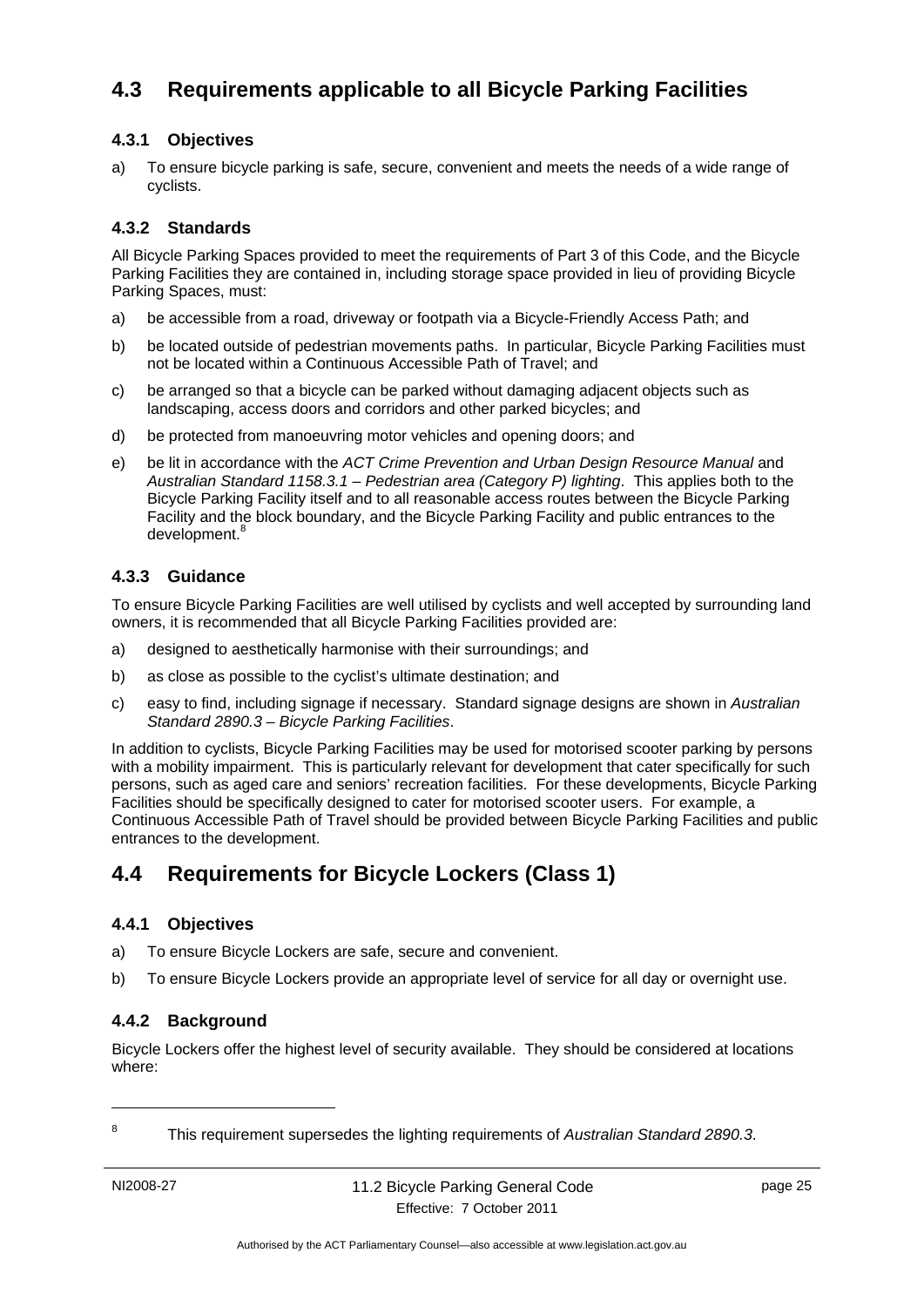- a) Bicycle parking is not readily visible to passers-by.
- b) The body of potential users is large and not fully under the control of the building owner or tenant (eg at residential apartments, motels and public transport interchanges).
- c) Parking is likely to be used at night as well as during the day.

They have the added advantage that helmets and other gear can be securely stored along with the bicycle.

Note that unless coin-operated, lockers are not suitable for casual parking as management of access to lockers becomes difficult with a high turnover of users. Lockers are therefore most suitable where they can be leased on a long-term basis.

#### <span id="page-29-0"></span>**4.4.3 Standards**

For Bicycle Lockers to be accepted as Class 1 Bicycle Parking Spaces, they must:

- a) be designed in accordance with Australian Standard 2890.3 Bicycle Parking Facilities; and  $9$
- b) be designed to only store one bicycle in each compartment<sup>10</sup>; and
- c) be completely enclosed. Mesh walls are not acceptable where the mesh contains gaps of greater than 9 $cm<sup>2</sup>$  as bicycles may be tampered with through the mesh; and
- d) be fully weatherproof; and
- e) be lockable with a duplicate key, swipe card, access code or other similar mechanism; and
- f) have a hard floor surface such as metal, concrete or paving.

#### <span id="page-29-1"></span>**4.4.4 Guidance**

It is recommended that Bicycle Lockers:

- a) Are situated in a location with good natural surveillance or active security supervision (for example a security camera) to ensure the safety of users and deter vandalism of the Bicycle Parking Facility. Guidance is available in the *ACT Crime Prevention and Urban Design Resource Manual*.
- b) Do not allow users of Bicycle Lockers to supply their own locks as lockers may be appropriated by occasional users and remain empty and locked. Possible alternative arrangements include a coin-operated system or locks being supplied by those responsible for the management of the Bicycle Lockers, who will then retain a duplicate key and maintain a register of the regular users.

Bicycle Lockers may present a terrorism hazard at high-risk sites. Law enforcement agencies should be consulted on the design and location of lockers for these sites.

# <span id="page-29-2"></span>**4.5 Requirements for Bicycle Enclosures (Class 2)**

#### <span id="page-29-3"></span>**4.5.1 Objectives**

- a) To ensure bicycle enclosures are safe, secure and convenient
- b) To ensure bicycle enclosures provide an appropriate level of service for all day or overnight use.

<u>.</u>

<sup>9</sup> *Australian Standard 2890.3* covers issues such as the layout of facilities, clearances and security. Where there is a conflict between these Guidelines and the *Australian Standard*, these Guidelines take precedence.

 $10$  Installations with several compartments are acceptable where no access is possible between compartments. In this case, each compartment can be considered a separate Bicycle Parking Space.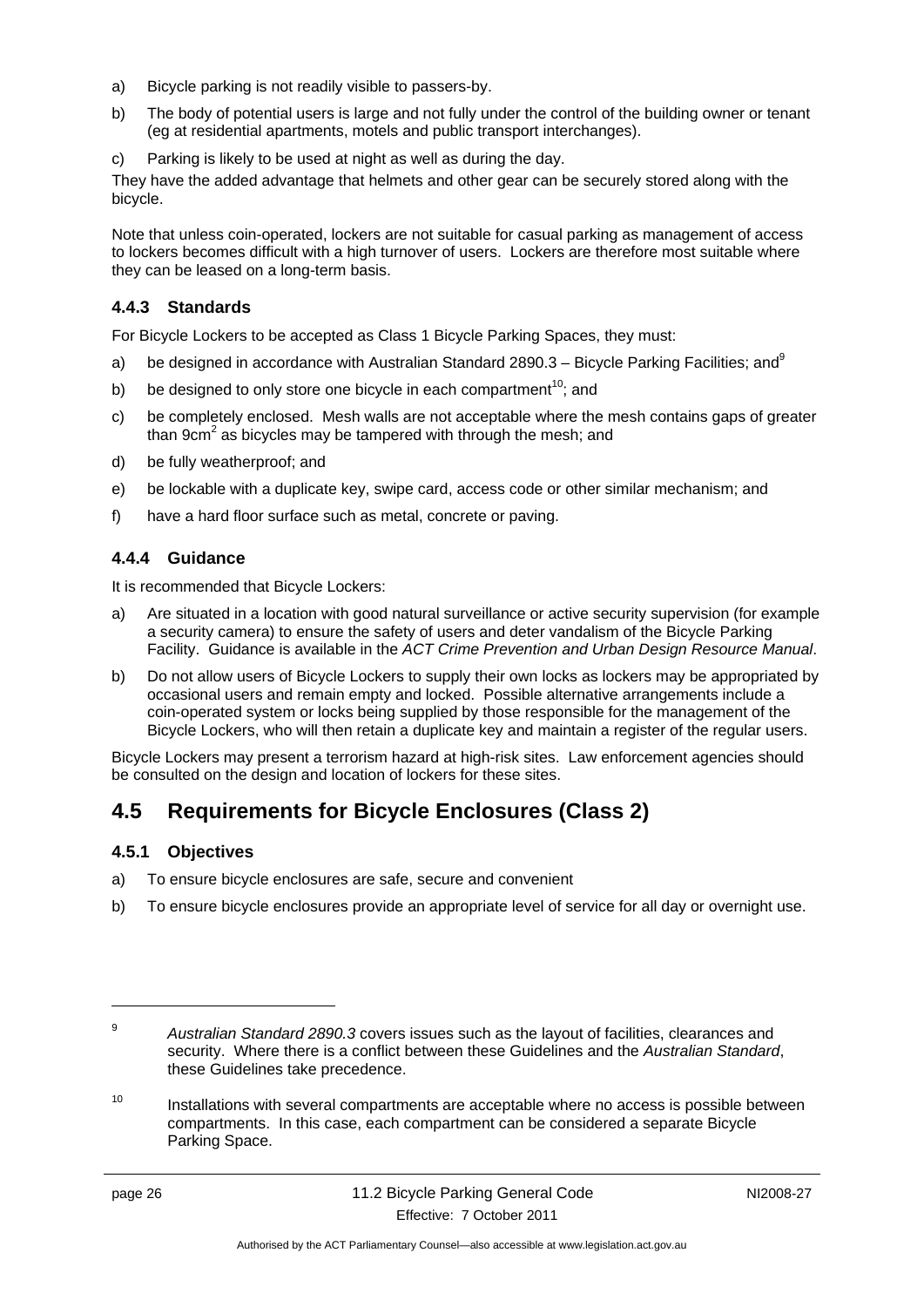#### <span id="page-30-0"></span>**4.5.2 Background**

Bicycle enclosures offer a medium level of security in that while the owner can lock the bicycle within the enclosure, other users also have access to the enclosure. They are suitable for all day parking at locations such as workplaces and schools. Because they are not as secure as Bicycle Lockers, some level of surveillance or monitoring of access should be provided to ensure satisfactory operation.

#### An example of a Bicycle Enclosure Bicycle Parking Facility is shown in *Figure 1*.



**Figure 1 – Example of an Acceptable Bicycle Enclosure** 

#### <span id="page-30-1"></span>**4.5.3 Standards**

For Bicycle Enclosures to be accepted as Class 2 Bicycle Parking Facilities, they must:

- a) be designed in accordance with Australian Standard 2890.3 Bicycle Parking Facilities; and<sup>11</sup>
- b) contain one Bicycle Rail<sup>12</sup> for each Bicycle Parking Space required by Part 3 of these Guidelines; and
- c) be securely enclosed, for example by a wire mesh compound; and
- d) provide weather-protection for parked bicycles; and
- e) have a hard floor surface such as concrete or paving; and
- f) where visible from a public area, be designed to protect the aesthetic amenity of the surrounding streetscape and/or buildings.

<sup>12</sup> The design features of Bicycle Rails are specified in section 4.6.

1

<sup>11</sup> *Australian Standard 2890.3* covers issues such as the layout of facilities, clearances and security. Where there is a conflict between these Guidelines and the *Australian Standard*, these Guidelines take precedence.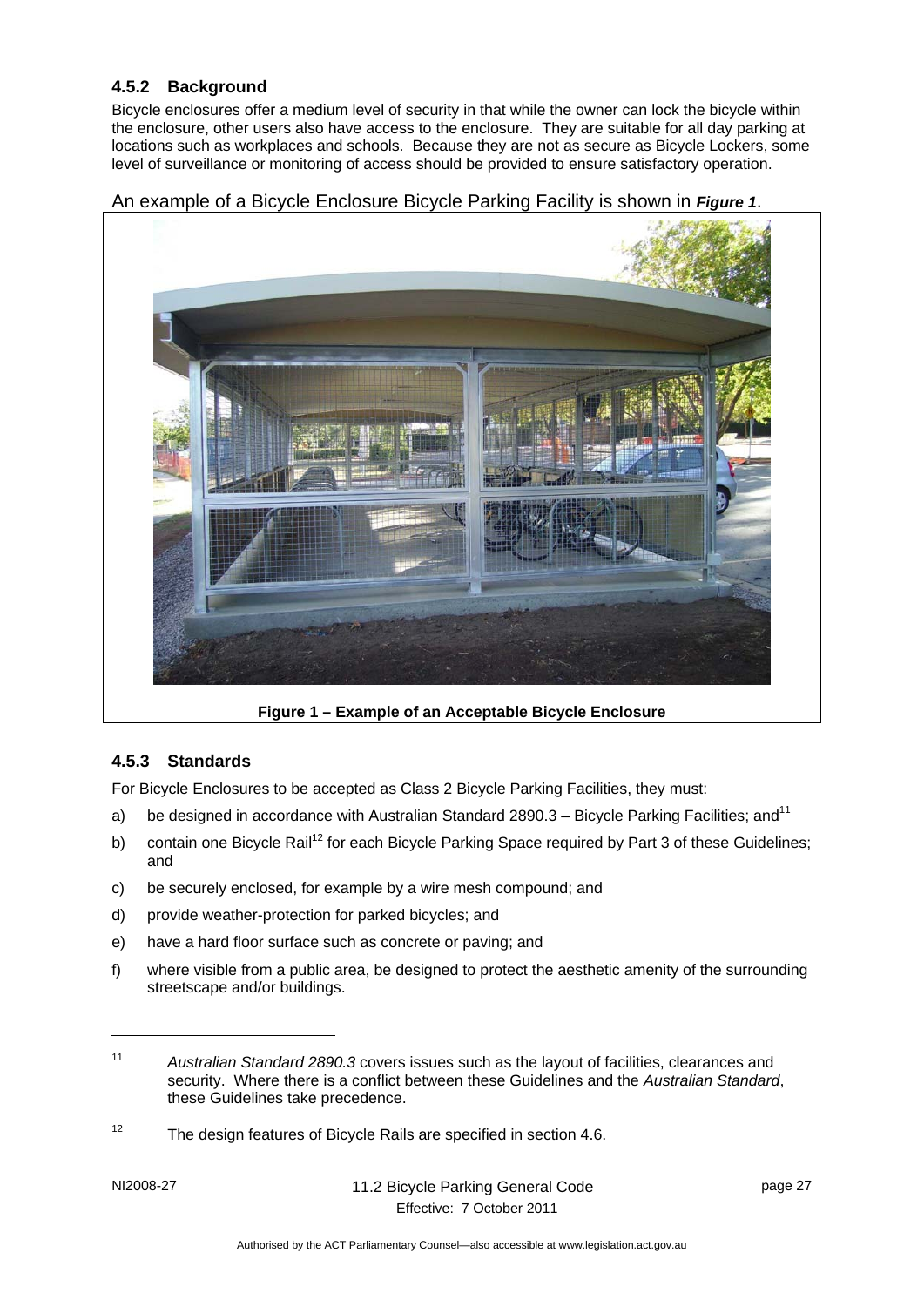#### <span id="page-31-0"></span>**4.5.4 Guidance**

Bicycle Enclosures should be situated in a location with good natural surveillance or active security supervision (for example a security camera) to ensure the safety of users and deter vandalism of the Bicycle Parking Facility. Guidance is available in the *ACT Crime Prevention and Urban Design Resource Manual*.

# <span id="page-31-1"></span>**4.6 Requirements for Bicycle Rails (Class 3)**

#### <span id="page-31-2"></span>**4.6.1 Objectives**

- a) To ensure Bicycle Rails are safe, secure and convenient
- b) To ensure Bicycle Rails provide an appropriate level of service for part-day use by both regular and casual users.

#### <span id="page-31-3"></span>**4.6.2 Background**

Bicycle Rails come in a wide number of forms, including free-standing hoops, wall-mounted rails and wall-mounted vertical storage racks. Examples of Bicycle Rail Bicycle Parking Facilities based on free-standing hoops are shown in Figure 2.



*Figure 2 – Examples of Acceptable Bicycle Rail Parking Facilities* 

The Bicycle Rail is one of the most versatile methods of bicycle parking because it:

- a) is low in cost;
- b) comes in a range of different forms to suit different situations; and
- c) is able to be located close to cyclist destinations.

However, Bicycle Rails provide a low level of security. While they prevent theft, they do not prevent vandalism. As a result, they should be located in a position that has good passive surveillance. For example, Bicycle Rails provided at a school should be sited next to classrooms or administrative offices that permit overlooking of the Bicycle Parking Facility.

Note that racks and stands which allow only one wheel to be locked to the installation or which support the bicycle by only one wheel do not provide proper support or security for the bicycle as a whole. As a result, they do not meet the requirements of *Australian Standard 2890.3 – Bicycle Parking Facilities*. Specific problems related to these types of racks and stands are:

- a) as only the front wheel can be secured to the rack the remainder of the bicycle can be easily stolen; and
- b) they do not provide adequate stability and can result in damage to the bicycles; and
- c) they are often a pedestrian hazard when not in use.

An example of this type of unacceptable installation is shown in Figure 3.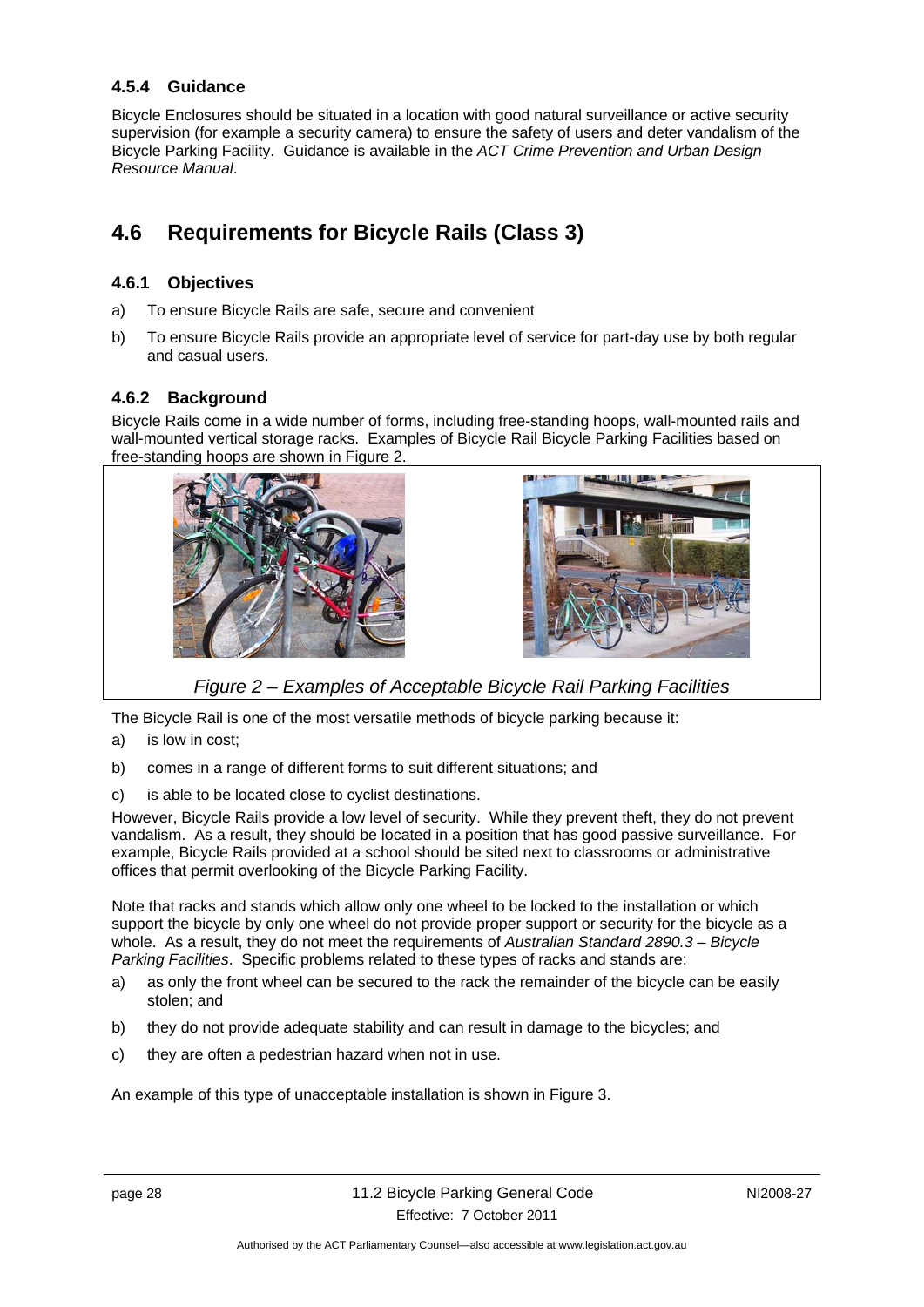#### <span id="page-32-0"></span>**4.6.3 Standards**

- a) For Bicycle Rails to be accepted as Class 3 Bicycle Parking Spaces, they must be:
	- i) Situated in a location with good natural surveillance or active security supervision (for example a security camera) to ensure the safety of users and deter vandalism of the Bicycle Parking Facility. Guidance is available in the *ACT Crime Prevention and Urban Design Resource Manual*.
	- ii) Designed in accordance with *Australian Standard 2890.3 – Bicycle Parking Facilities*. 13 (Installations which do not allow users to lock the frame and both wheels to the installation do not meet the requirements of the *Australian Standard*.)

For Bicycle Parking Facilities based on Bicycle Rails to be acceptable as Class 3 Bicycle Parking Facilities, they must:

i) be designed in accordance with *Australian Standard 2890.3 – Bicycle Parking Facilities*13; and



**Figure 3 – An Example of Unacceptable Parking Installations** 

ii) provide a hard floor surface such as concrete or paving over the entire area used to park and manoeuvre bicycles.

#### <span id="page-32-1"></span>**4.6.4 Guidance**

Some Bicycle Rail installations are designed for parking more than one bicycle. These installations can be counted as providing more than one Bicycle Parking Space.

To ensure cyclists use the Bicycle Rails provided rather than posts and trees, Bicycle Rails should be located within 30 metres of a public entrance to the development.

Consideration should be given to constructing Bicycle Rail Bicycle Parking Facilities as an off-site work on the road verge as such locations are convenient and typically provide good natural surveillance. For further information on off-site provision, see section 4.8.

It is recommended that in high-traffic areas, installations be based on a free-standing hoop design, rather than a wall-mounted rail. Wall-mounted rails are typically less visible than free-standing hoops and are therefore more likely to cause injury to passing pedestrians and cyclists.

# <span id="page-32-2"></span>**4.7 Requirements for Supervised Parking Stations (All Classes)**

#### <span id="page-32-3"></span>**4.7.1 Objectives**

- a) To ensure Supervised Parking Stations are safe, secure and convenient.
- b) To ensure Supervised Parking Stations provide an appropriate level of service for both long and short stays, and for both regular and casual users.

#### <span id="page-32-4"></span>**4.7.2 Background**

The development of high-capacity bicycle parking stations open to members of the public is becoming increasingly popular internationally. Australia's first such facility is currently under construction in Brisbane. These facilities are typically located at high demand locations such as transit nodes,

<sup>13</sup> *Australian Standard 2890.3* covers issues such as the layout of facilities, clearances and security. Where there is a conflict between these Guidelines and the *Australian Standard*, these Guidelines take precedence.

1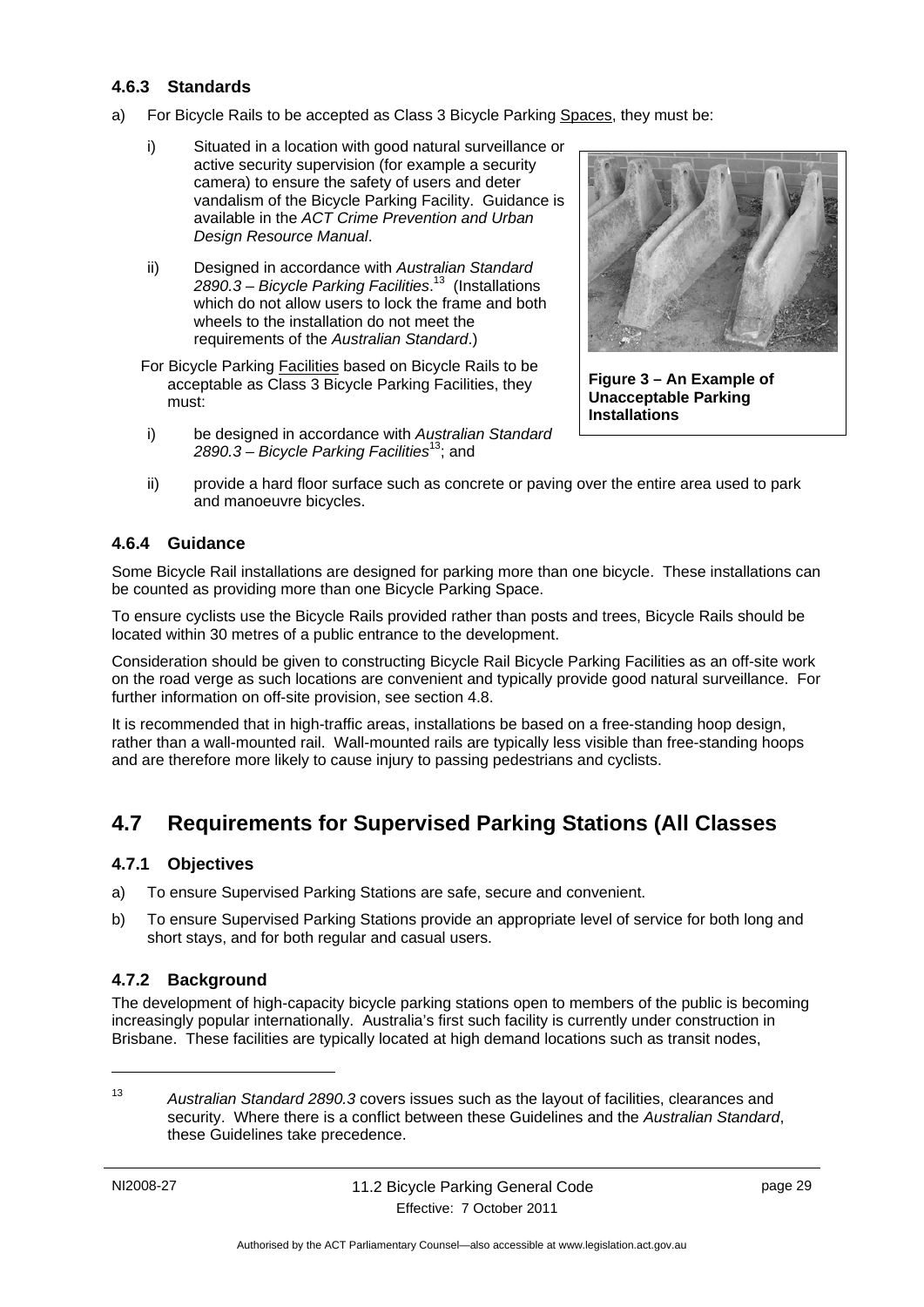universities or major city-centre developments. To ensure the Bicycle Parking Facility receives maximum use, all bicycle users are catered for, regardless of stay length or regularity of use.

Because they are available for public use, the level of security supervision required is high and is usually provided with a combination of staff surveillance and security cameras. However, the high level of security increases the attractiveness of the Bicycle Parking Facility and in many cases, users pay for use in the same way as car drivers pay for car parking. To increase the attractiveness of the Bicycle Parking Facility and thereby improve cost-recovery, it is common for such Bicycle Parking Facilities to provide add-on services including shower, locker and towel hire, bicycle repairs and bicycle hire.

#### <span id="page-33-0"></span>**4.7.3 Standards**

For a Supervised Parking Station to be accepted as a Bicycle Parking Facility for the purposes of these Guidelines, it must:

- a) be under constant, active security supervision by security camera and/or security staff; and
- b) have access to the Bicycle Parking Facility controlled and monitored by staff or an electronic entry control system; and
- c) have an internal layout designed to minimise crime;<sup>14</sup> and
- d) be completely enclosed and fully weatherproof; and
- e) contain one Bicycle Rail<sup>15</sup> for each Bicycle Parking Space required by Part 3 of these Guidelines; and
- f) be available for long and short-stay parking by both regular and occasional users; and
- g) be designed in accordance with *Australian Standard 2890.3 Bicycle Parking Facilities*, excluding clauses 1.4 (Classification) and 3.1 (Security).<sup>16</sup>

#### <span id="page-33-1"></span>**4.7.4 Guidance**

Given the high standard of service provided by Supervised Parking Stations, it is appropriate to charge users.

Overseas experience has shown that the level of cost recovery for Supervised Parking Stations is increased through the provision of additional services at the Bicycle Parking Facility. This can include:

- a) sub-leasing part of the Bicycle Parking Facility to a bicycle repair business;
- b) providing showers, lockers and change rooms within the Bicycle Parking Facility; and
- c) providing add-on services similar to those provided in commercial carparks, such as the ability to lease a dedicated Bicycle Parking Space.

### <span id="page-33-2"></span>**4.8 Off-site provision**

#### <span id="page-33-3"></span>**4.8.1 Objectives**

a) To allow flexibility when selecting a location for bicycle parking by allowing off-site provision where this meets the needs of both the developer and cyclists.

16 *Australian Standard 2890.3* covers issues such as the layout of facilities, clearances and security. Where there is a conflict between these Guidelines and the *Australian Standard*, these Guidelines take precedence.

<u>.</u>

<sup>14</sup> Guidance on design for crime prevention is available in the *ACT Crime Prevention and Urban Design Resource Manual*.

<sup>&</sup>lt;sup>15</sup> The design features of Bicycle Rails are specified in section 4.6.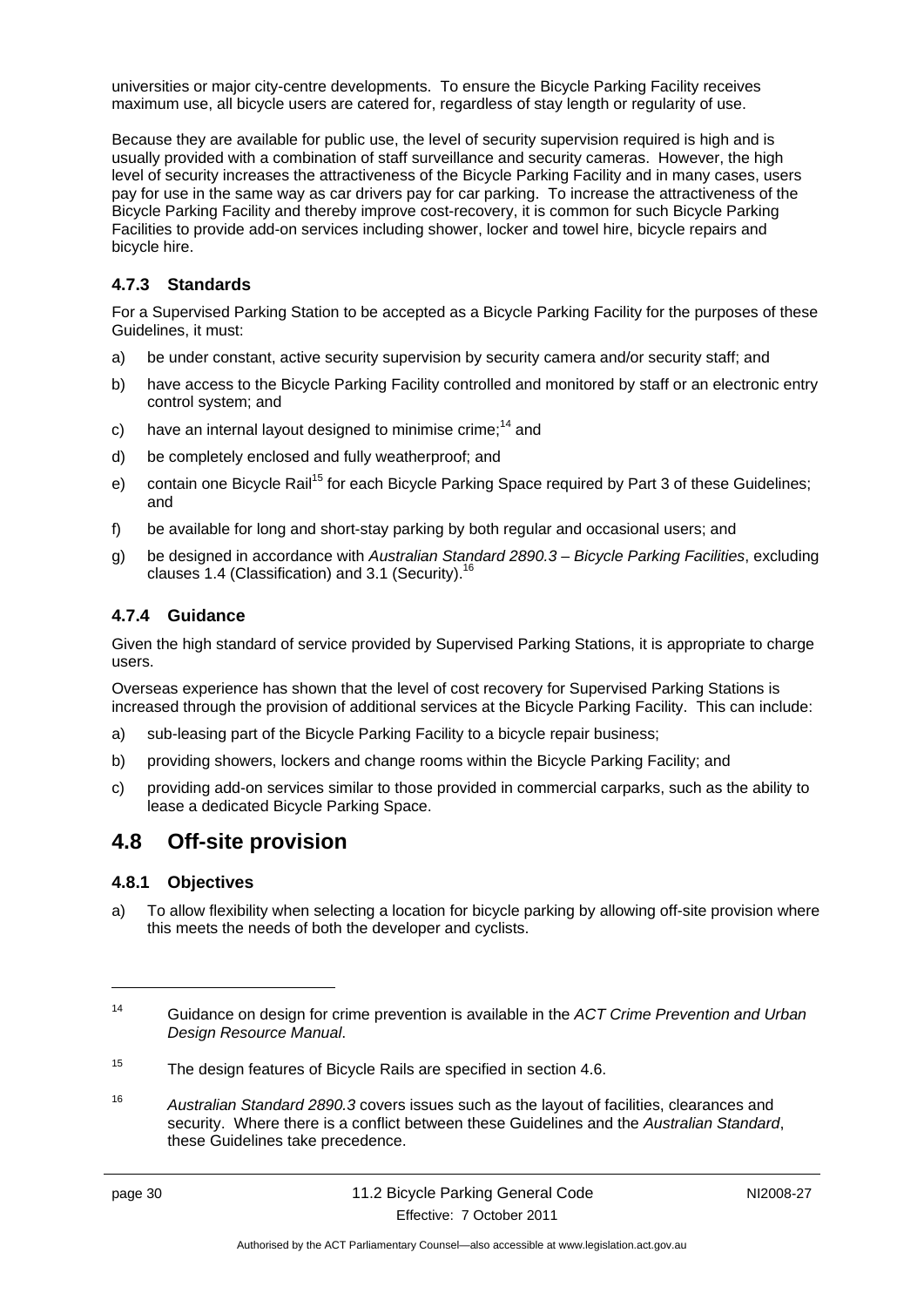#### <span id="page-34-0"></span>**4.8.2 Background**

In many cases, the most suitable location for Bicycle Parking Facilities will not be on the development site itself. For example, Bicycle Rails are typically better utilised when located on a road verge rather than in a basement as the road verge is more convenient and passing pedestrians provide a high level of natural surveillance.

#### <span id="page-34-1"></span>**4.8.3 Standards**

A Bicycle Parking Facility (but not secure storage space provided in lieu of bicycle parking) may be provided off-site in cases where the off-site Bicycle Parking Facility will be:

- a) accessible to users of the development<sup>17</sup>; and
- b) within 30 metres of a public entrance to the development in the case of Bicycle Rails; or within 100 metres of a public entrance to the development in the case of Bicycle Lockers, a Bicycle Enclosure or a Supervised Parking Station.

#### <span id="page-34-2"></span>**4.8.4 Guidance**

Where Bicycle Parking Spaces are to be located on footpaths or in other pedestrian areas, attention is drawn to the requirement of section 4.3 that Bicycle Parking Spaces are located outside of pedestrian movements paths.

For clarity, shared Bicycle Parking Facilities available to users of several buildings are permitted, as long as they meet the requirements of these Guidelines, for example being accessible to users from each of the buildings.

1

 $17$  For example, existing Bicycle Rails in a public space would be accessible to users of the development. However, a Bicycle Enclosure located in the secure basement of a neighbouring building would not be accessible as users would not typically have access to that basement.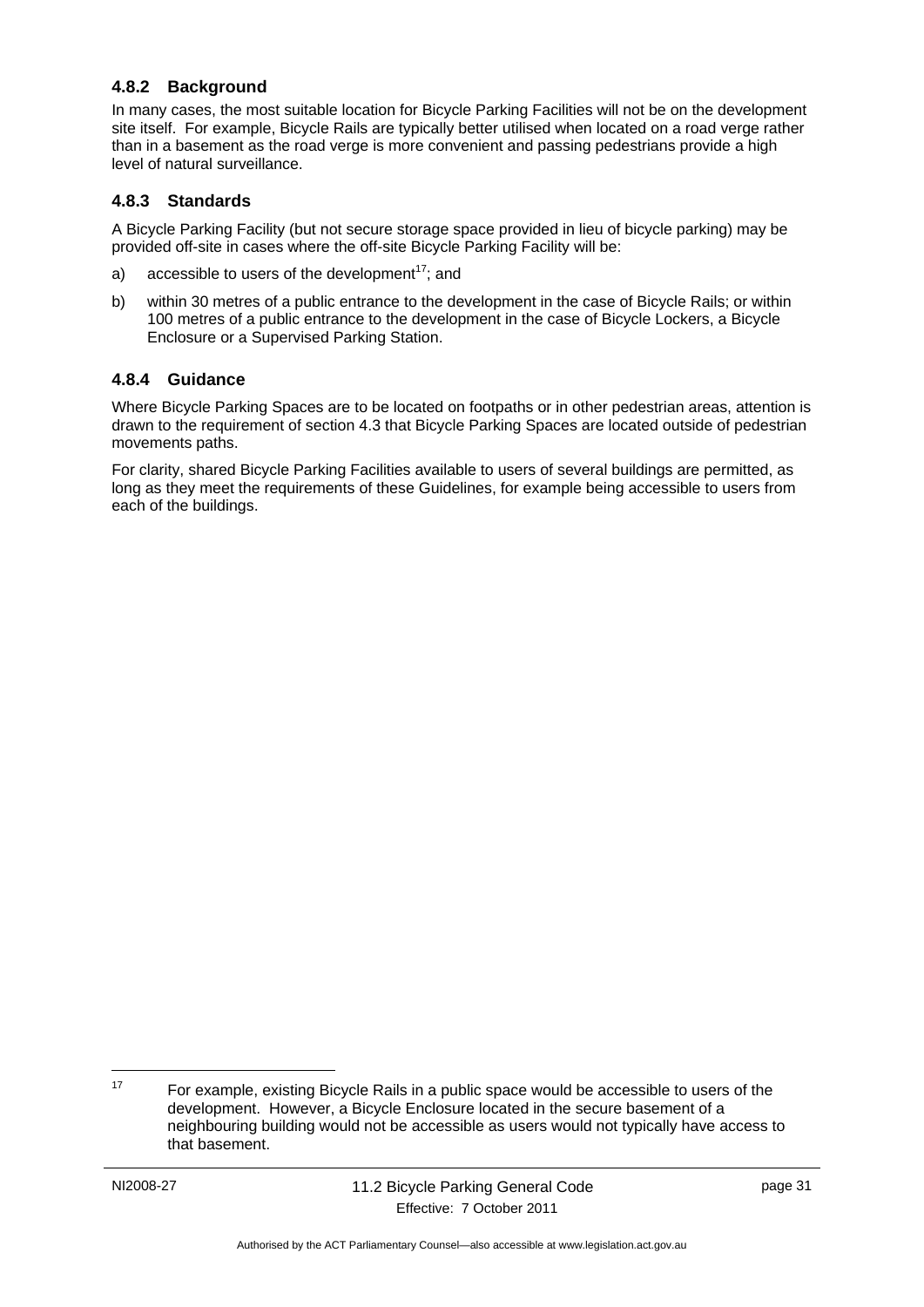### <span id="page-35-0"></span>**5. Other Facilities**

### <span id="page-35-1"></span>**5.1 Showers and clothing lockers**

#### <span id="page-35-2"></span>**5.1.1 Objectives**

- a) To reduce the barriers to cycling being a viable alternative to car-based commuting through the provision of showers and change facilities in workplaces.
- b) To ensure that showers and change facilities provided are suitable for use by commuter cyclists.
- c) To ensure that showers and change facilities are cost-effective, and do not impose an unreasonable cost burden on developers.

#### <span id="page-35-3"></span>**5.1.2 Background**

To effect substantial change in travel modes requires the creation of an environment in which people can cycle safely and comfortably. In order to make bicycle trips in excess of five kilometres attractive, it is necessary that clean, safe showers and changing facilities are provided in the workplace. The provision of showers and clothing lockers is also beneficial to many non-cyclists, including people who jog or walk a long distance to work, carry out manual labour or exercise at lunchtime.

#### <span id="page-35-4"></span>**5.1.3 Standards**

For new buildings only, showers must be provided in accordance with Table 4.

Where more than 1 shower is required, separate shower and change facilities are to be provided for males and females.

Where showers are required, change rooms must also be provided. They must be provided as either:

- a) a combined shower and change cubicle; or
- b) one communal change room for each gender, directly accessible from the showers for that gender without passing through a public space.

Shower and change facilities must be located so that users and their belongings have a high level of security.

All showers provided are to dispense both hot and cold water. Cold-only showers must not be counted towards the requirements of this section.

| <b>Number of Employee Bicycle</b><br><b>Parking Spaces Required</b> | <b>Number of Showers</b>                                                                                                                 |
|---------------------------------------------------------------------|------------------------------------------------------------------------------------------------------------------------------------------|
| $0$ to 4                                                            |                                                                                                                                          |
| $5$ to $9$                                                          |                                                                                                                                          |
| 10 to 24                                                            | 2                                                                                                                                        |
| 25 and above                                                        | 2                                                                                                                                        |
|                                                                     | <b>PLUS</b>                                                                                                                              |
|                                                                     | 2 showers per 20 Employee Bicycle<br>Parking Spaces after the first 24<br>Spaces, rounded up to the nearest<br>even number <sup>18</sup> |

|  |  | Table 4 – Rates of Provision for Showers |  |
|--|--|------------------------------------------|--|
|  |  |                                          |  |

<sup>18</sup> That is, 4 showers for 25 to 44 employee spaces, 6 showers for 45 to 64 employee spaces, 8 showers for 65 to 84 spaces and so on.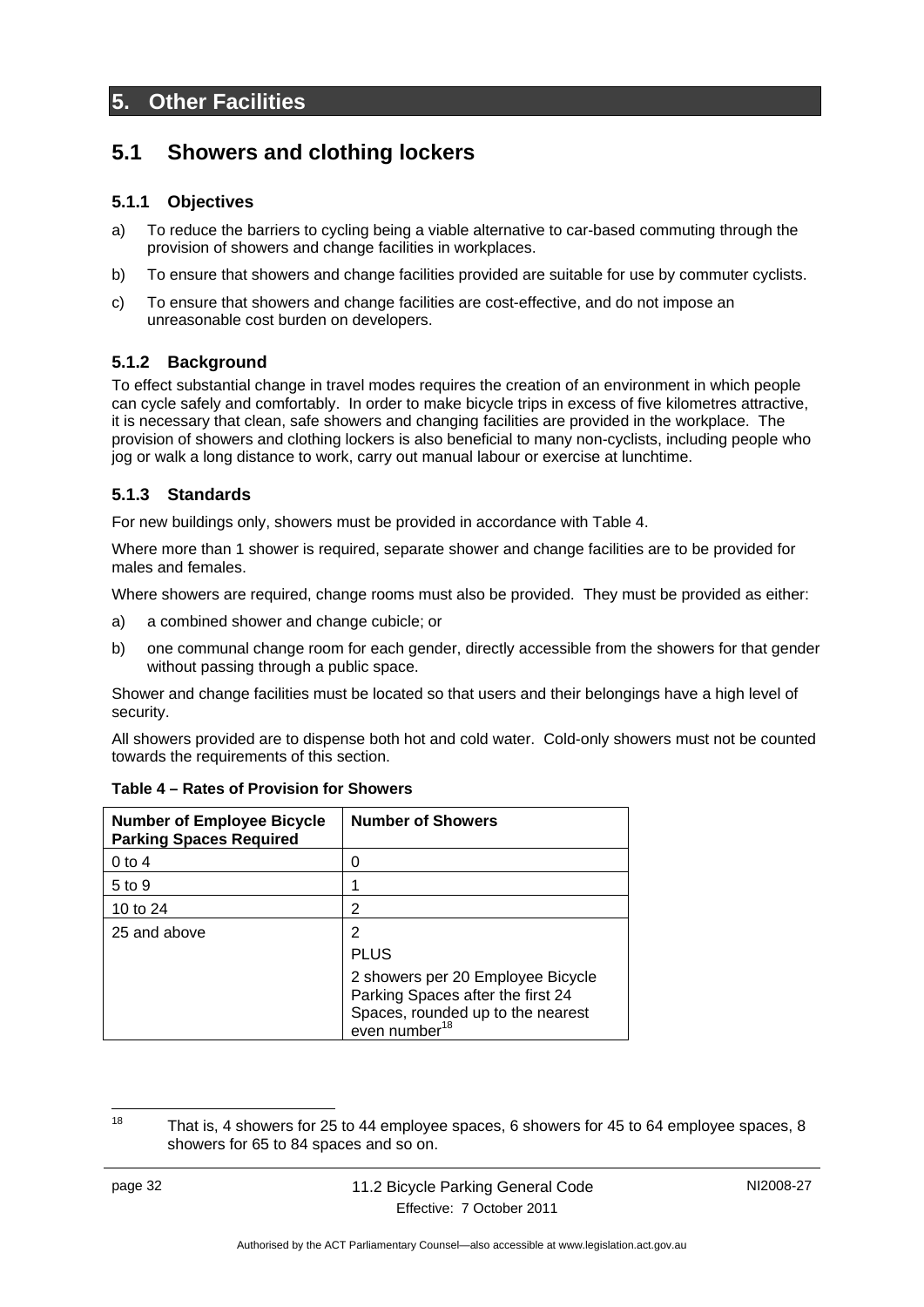#### <span id="page-36-0"></span>**5.1.4 Guidance**

For redevelopment or refurbishment of existing buildings, showers should be provided at the rates shown in Table 4, where possible within the constraints of the size of works to be undertaken and building design.

Clothing lockers encourage cycling by providing secure storage for cycling clothes, footwear and towels. Clothing lockers should be:

- a) provided at a rate greater than one for each Employee Bicycle Parking Space, bearing in mind they may be used by non-cyclists; and
- b) of suitable volume and dimensions to allow storage of clothing, towels, cycling helmets and footwear; and
- c) well ventilated, secure and lockable; and
- d) located close to shower and change facilities.

Where possible, showers and clothing lockers should be located close to Bicycle Parking Facilities.

### <span id="page-36-1"></span>**5.2 Signage**

#### <span id="page-36-2"></span>**5.2.1 Objectives**

- a) To ensure cyclists can locate Bicycle Parking Facilities.
- b) To encourage use of Bicycle Parking Facilities by increasing their visibility to potential cyclists.

#### <span id="page-36-3"></span>**5.2.2 Guidance**

Where the location of bicycle parking is not obvious from public entrances to a development, signs should be provided to direct cyclists to bicycle parking. Signage should be designed in accordance with *Australian Standard 2890.3 – Bicycle Parking Facilities*.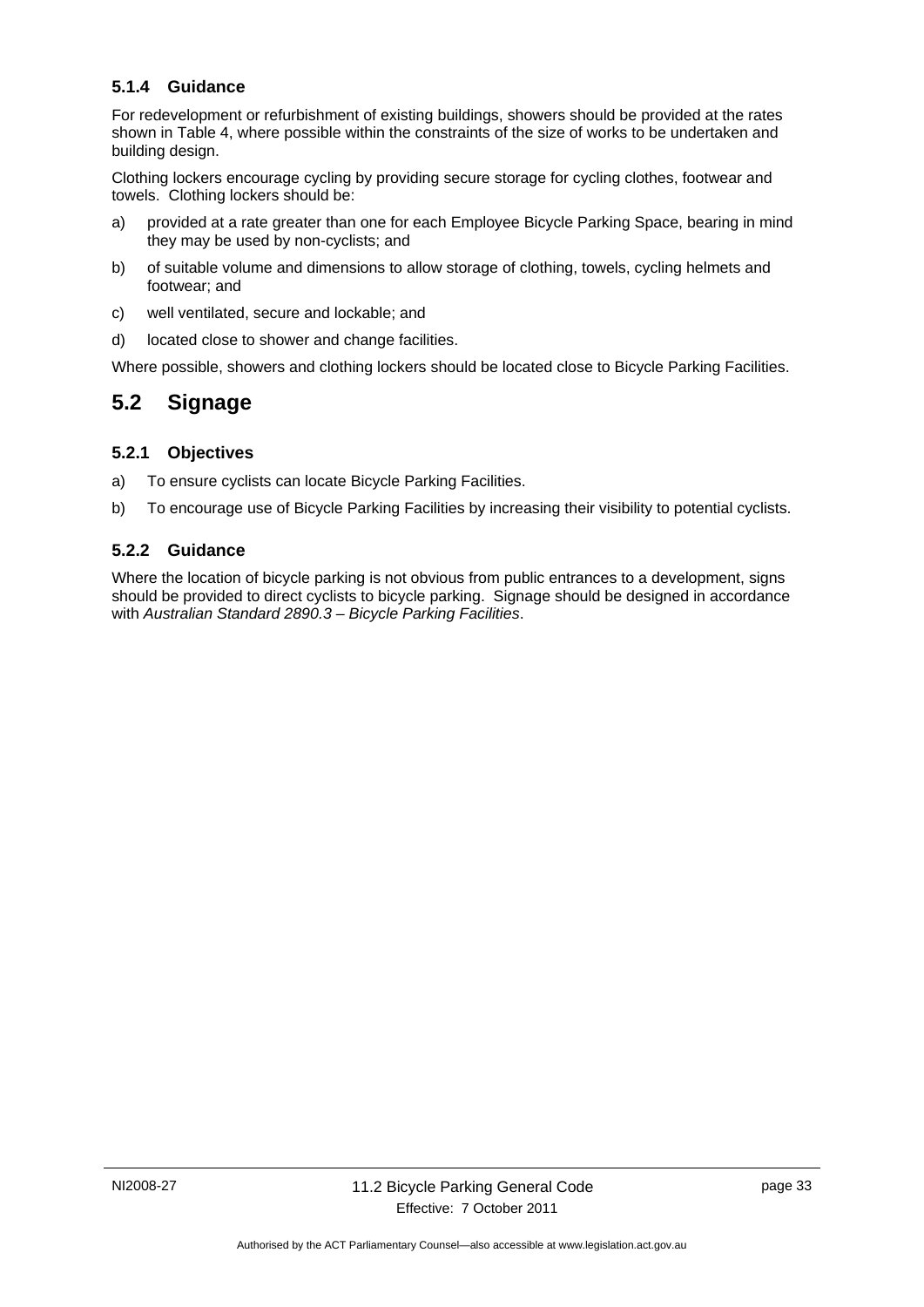# <span id="page-37-0"></span>**6. Definitions**

Where the following terms appear in the text of this Code, they have the meaning specified below:

| Term                                           | <b>Definition</b>                                                                                                                                                                                                                                                              |  |  |  |  |
|------------------------------------------------|--------------------------------------------------------------------------------------------------------------------------------------------------------------------------------------------------------------------------------------------------------------------------------|--|--|--|--|
| <b>Ancillary Use</b>                           | Has the same meaning as in the Territory Plan                                                                                                                                                                                                                                  |  |  |  |  |
| Authority, the                                 | The ACT Planning and Land Authority and its successors                                                                                                                                                                                                                         |  |  |  |  |
| <b>Bicycle Enclosure</b>                       | A locked cage or compound containing Bicycle Rails. Design<br>requirements for Bicycle Enclosures are outlined in Part 4 of these<br>Guidelines.                                                                                                                               |  |  |  |  |
| <b>Bicycle Rail</b>                            | Installations such as metal hoops and rails to which the bicycle frame<br>and both wheels can be locked. Design requirements for Bicycle Rails<br>are outlined in Part 4 of these Guidelines.                                                                                  |  |  |  |  |
| <b>Bicycle-Friendly Access</b>                 | A continuous path of travel that:                                                                                                                                                                                                                                              |  |  |  |  |
| Path                                           | does not include any step, stairway, turnstile, revolving door,<br>escalator or other impediment that would prevent it from being safely<br>negotiated by a person pushing a bicycle (lift access is acceptable<br>but not preferable); and                                    |  |  |  |  |
|                                                | has an unobstructed width of at least 1,500mm and an unobstructed<br>height of at least 2,250mm along the entire length of the path.                                                                                                                                           |  |  |  |  |
| <b>Bicycle Locker</b>                          | A fully-enclosed individual locker suitable for storing bicycles. Design<br>requirements for Bicycle Lockers are outlined in Part 4 of these<br>Guidelines.                                                                                                                    |  |  |  |  |
| <b>Bicycle Parking Facility</b>                | A set of one or more Bicycle Parking Spaces.                                                                                                                                                                                                                                   |  |  |  |  |
| <b>Bicycle Parking Space</b>                   | An installation such as a hoop, rail or Bicycle Locker designed to enable<br>the parking of one bicycle.                                                                                                                                                                       |  |  |  |  |
| Class 1                                        | A Bicycle Parking Space/Facility designed to Class 1 standard in<br>accordance with Part 4 of these Guidelines.                                                                                                                                                                |  |  |  |  |
| Class 2                                        | A Bicycle Parking Space/Facility designed to Class 2 standard in<br>accordance with Part 4 of these Guidelines.                                                                                                                                                                |  |  |  |  |
| Class 3                                        | A Bicycle Parking Space/Facility designed to Class 3 standard in<br>accordance with Part 4 of these Guidelines.                                                                                                                                                                |  |  |  |  |
| <b>Continuous Accessible</b><br>Path of Travel | A Continuous Accessible Path of Travel for the purposes of Australian<br>Standard 1428.1 - Design for access and mobility.                                                                                                                                                     |  |  |  |  |
| <b>Employee Bicycle Parking</b><br>Space       | A Bicycle Parking Space that are provided for use by employees, as<br>specified in the 'Employees and residents' column of Table 2.                                                                                                                                            |  |  |  |  |
| GFA / Gross Floor Area                         | As defined in the Territory Plan.                                                                                                                                                                                                                                              |  |  |  |  |
| <b>Individual Assessment</b>                   | A process whereby the Authority determines on a case-by-<br>case basis what facilities are needed to ensure the<br>objectives of these Guidelines are met. For further details,<br>see section 2.2.                                                                            |  |  |  |  |
| Residents' Bicycle Parking<br>Space            | A Bicycle Parking Space that is provided for use by residents, as<br>specified in the 'Employees and residents' column of Table 2.                                                                                                                                             |  |  |  |  |
| <b>Supervised Parking Station</b>              | High capacity Bicycle Parking Facilities typically available to the public<br>which are suitable for short and long-stay use, and provide constant<br>security supervision. Design requirements for Supervised Parking<br>Stations are outlined in Part 4 of these Guidelines. |  |  |  |  |